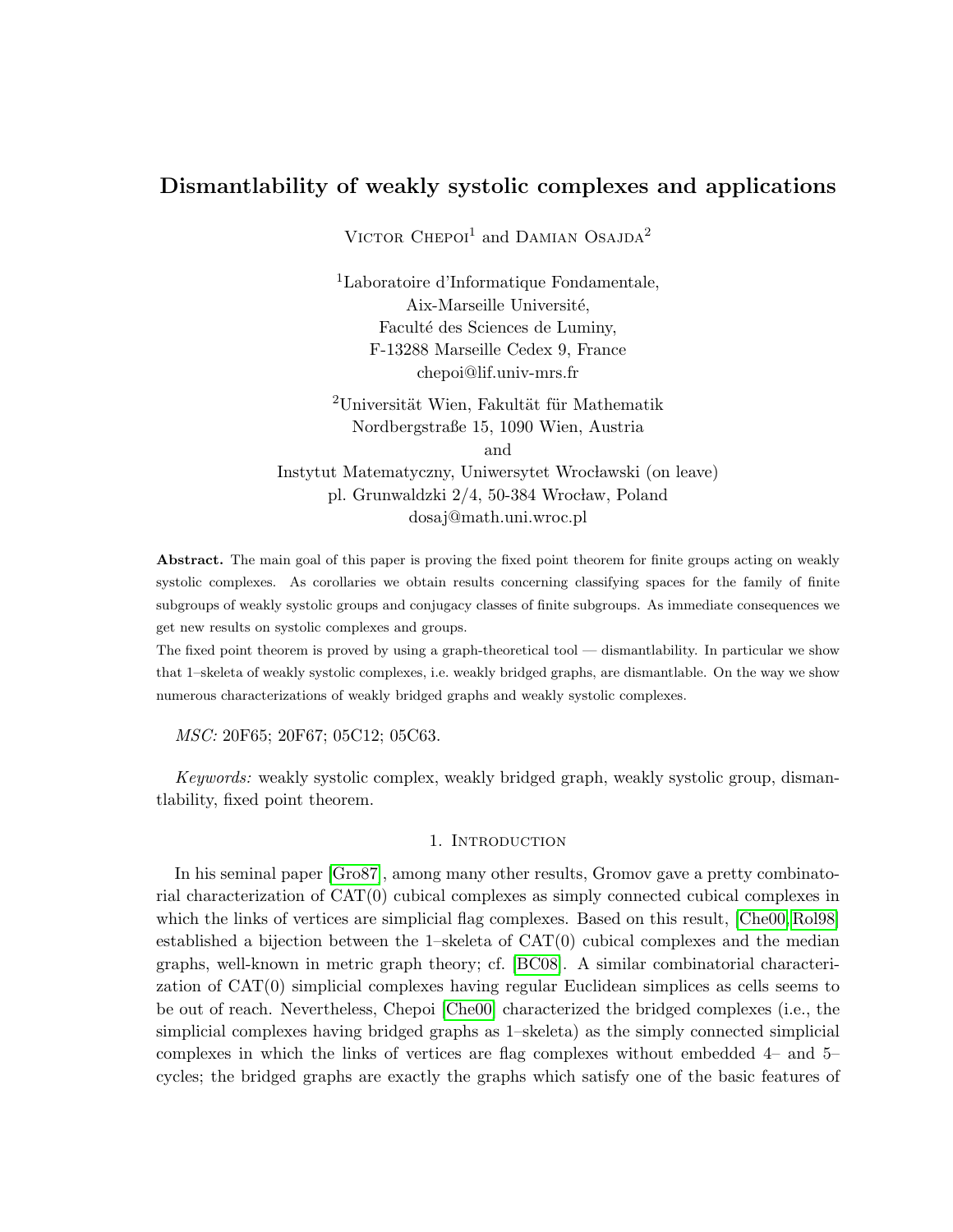$CAT(0)$  spaces: the balls around convex sets are convex. Bridged graphs have been introduced in [\[FJ87,](#page-26-3) [SC83\]](#page-27-1) as graphs without embedded isometric cycles of length greater than 3 and have been further investigated in several graph-theoretical and algebraic papers; cf. [\[AF88,](#page-26-4) [BC96,](#page-26-5) [Che97,](#page-26-6) [Pol02,](#page-27-2) [Pol00\]](#page-27-3) and the survey [\[BC08\]](#page-26-2). Januszkiewicz-Świątkowski [JŚ06] and Haglund [\[Hag03\]](#page-26-7) rediscovered this class of simplicial complexes (they call them *systolic*  $complexes$ ) using them (and groups acting on them geometrically — systolic groups) fruitfully in the context of geometric group theory. Systolic complexes and groups turned out to be good combinatorial analogs of CAT(0) (nonpositively curved) metric spaces and groups; cf. [\[Hag03,](#page-26-7) [JS06,](#page-27-4) [Osa07,](#page-27-5) [OP09,](#page-27-6) [Prz08,](#page-27-7) [Prz09\]](#page-27-8).

One of the characteristic features of systolic complexes, related to the convexity of balls around convex sets, is the following  $SD_n(\sigma^*)$  property introduced in [\[Osa10\]](#page-27-9): if a simplex  $\sigma$ of a simplicial complex **X** is located in the sphere of radius  $n + 1$  centered at some simplex  $\sigma^*$  of **X**, then the set of all vertices x such that  $\sigma \cup \{x\}$  is a simplex and x has distance n to  $\sigma^*$  is a nonempty simplex  $\sigma_0$  of **X**. Relaxing this condition, Osajda [\[Osa10\]](#page-27-9) called a connected simplicial complex **X** weakly systolic if the property  $SD_n(\sigma^*)$  holds whenever  $\sigma^*$ is a vertex (i.e., a 0–dimensional simplex) of **X**. He further showed that this  $SD_n$  property is equivalent with the  $SD_n(\sigma^*)$  property in which  $\sigma^*$  is a vertex and  $\sigma$  is a vertex or an edge (i.e., a 1–dimensional simplex) of X. Finally it is shown in [\[Osa10\]](#page-27-9) that weakly systolic complexes can be characterized as simply connected simplicial complexes satisfying some local combinatorial conditions, cf. also Theorem A below. This is analogous to the cases of  $CAT(0)$  cubical complexes and systolic complexes. In graph-theoretical terms, the 1–skeleta of weakly systolic complexes (which we call weakly bridged graphs) satisfy the so-called triangle and quadrangle conditions [\[BC96\]](#page-26-5), i.e., weakly bridged graphs are weakly modular. Median graphs and bridged graphs (i.e., the 1–skeleta of respectively CAT(0) cubical complexes and systolic complexes) are two other subclasses of weakly modular graphs. From the results of [\[Osa10\]](#page-27-9) and of the present paper it follows that the properties of weakly systolic complexes resemble very much the properties of spaces of non-positive curvature.

The initial motivation of [\[Osa10\]](#page-27-9) for introducing weakly systolic complexes was to exhibit a class of simplicial complexes with some kind of simplicial nonpositive curvature that will include the systolic complexes and some other classes of complexes appearing in the context of geometric group theory. As we noticed already, systolic complexes are weakly systolic. Moreover, for every simply connected locally 5–large cubical complex (i.e. CAT(-1) cubical complex [\[Gro87\]](#page-26-0)) there exists a canonically associated simplicial complex, which is weakly systolic  $[Osa10]$ . In particular, the class of *weakly systolic groups*, i.e., groups acting geometrically by automorphisms on weakly systolic complexes, contains the class of CAT(-1) cubical groups and is therefore essentially bigger than the class of systolic groups; cf. [\[Osa07\]](#page-27-5). Other classes of weakly systolic groups are presented in [\[Osa10\]](#page-27-9). The ideas and results from [\[Osa10\]](#page-27-9) permit the construction in [\[Osa13\]](#page-27-10) of new examples of Gromov hyperbolic groups of arbitrarily large (virtual) cohomological dimension. Furthermore, Osajda [\[Osa10\]](#page-27-9) and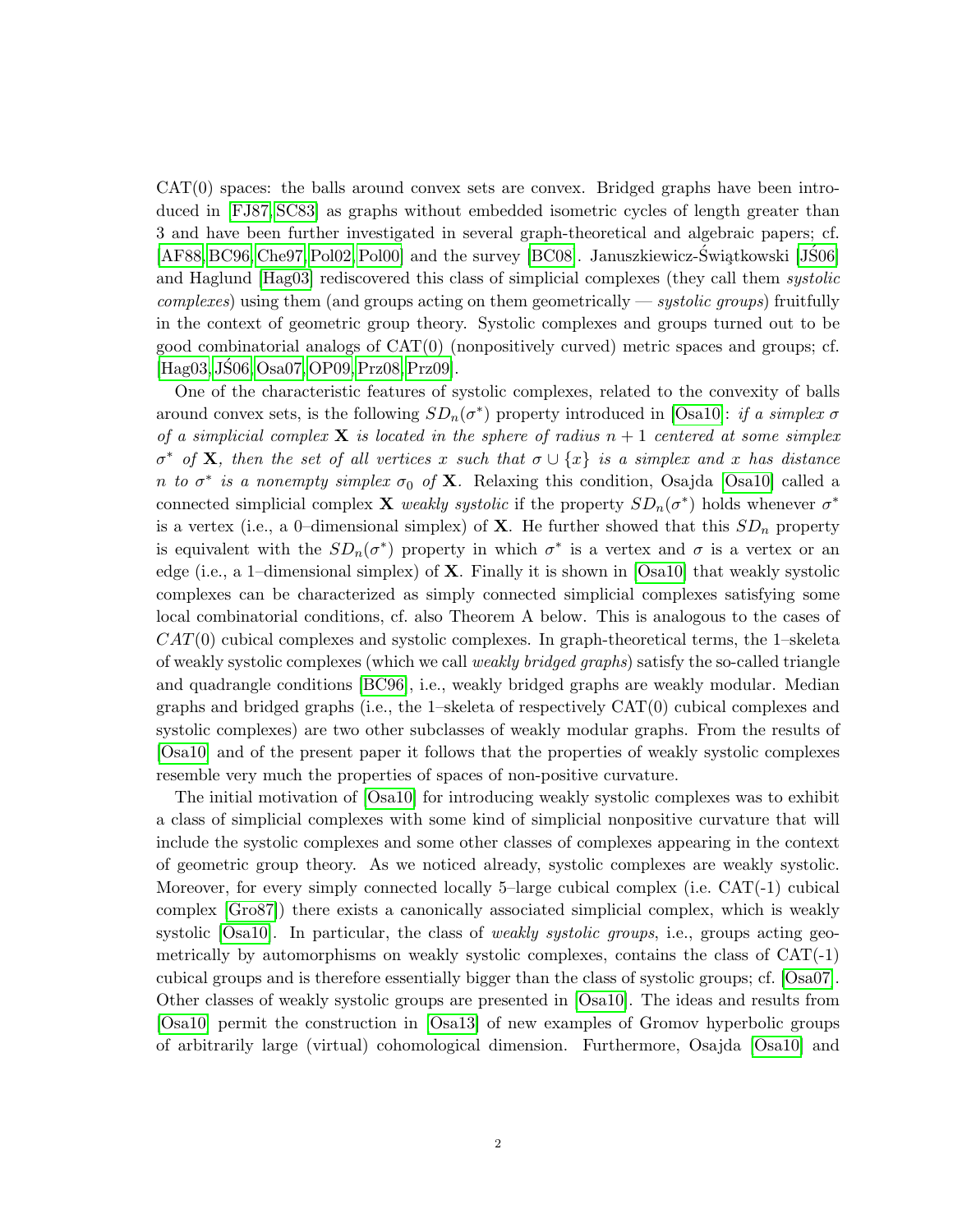Osajda-Świątkowski  $[O$10]$  provide new examples of high dimensional groups with interesting asphericity properties. On the other hand, as we will show below, the class of weakly systolic complexes seems also to appear naturally in the context of graph theory and has not been studied before from this point of view.

In this paper, we present further characterizations and properties of weakly systolic complexes and their 1–skeleta, weakly bridged graphs. Relying on techniques from graph theory we establish dismantlability of locally-finite weakly bridged graphs. This result is used to show some interesting nonpositive-curvature-like properties of weakly systolic complexes and groups (see [\[Osa10\]](#page-27-9) for other properties of this kind). As corollaries, we also get new results about systolic complexes and groups. We conclude this introductory section with the formulation of our main results (see respective sections for all missing definitions and notations as well as for other related results).

We start with a characterization of weakly systolic complexes proved in Section [3:](#page-7-0)

**Theorem A.** For a connected flag simplicial complex  $X$  the following conditions are equivalent:

- (a)  $X$  is weakly systolic;
- (b) the 1–skeleton of **X** is a weakly modular graph without induced  $C_4$ ;
- (c) the 1–skeleton of  $X$  is a weakly modular graph with convex balls;
- (d) the 1–skeleton of **X** is a graph with convex balls in which any  $C_5$  is included in a  $5$ –wheel  $W_5$ ;
- (e) **X** is simply connected, satisfies the  $\widehat{W}_5$ -condition, and does not contain induced  $C_4$ .

In Section [4](#page-14-0) we prove the following result:

**Theorem B.** Any LexBFS ordering of vertices of a locally-finite weakly systolic complex  $\bf{X}$ is a dismantling ordering of its 1–skeleton.

This result allows us to prove in Section [5](#page-18-0) the following fixed point theorem concerning group actions:

**Theorem C.** Let G be a finite group acting by simplicial automorphisms on a locally-finite weakly systolic complex **X**. Then there exists a simplex  $\sigma \in \mathbf{X}$  which is invariant under the action of G.

The barycenter of an invariant simplex is a point fixed by  $G$ . An analogous theorem holds in the case of  $CAT(0)$  spaces; cf. [\[BH99,](#page-26-8) Corollary 2.8]. As a direct corollary of Theorem C, we get the fixed point theorem for systolic complexes. This was conjectured by Januszkiewicz- $\hat{\mathbf{S}}$ wiątkowski (personal communication) and Wise [\[Wis03\]](#page-27-12), and later was formulated in the collection of open questions [\[08,](#page-26-9) Conjecture 40.1 on page 115]. A partial result in the systolic case was proved by Przytycki [\[Prz08\]](#page-27-7). In fact, in Section [7,](#page-23-0) based on a result of Polat [\[Pol02\]](#page-27-2) for bridged graphs, we prove an even stronger version of the fixed point theorem in this case.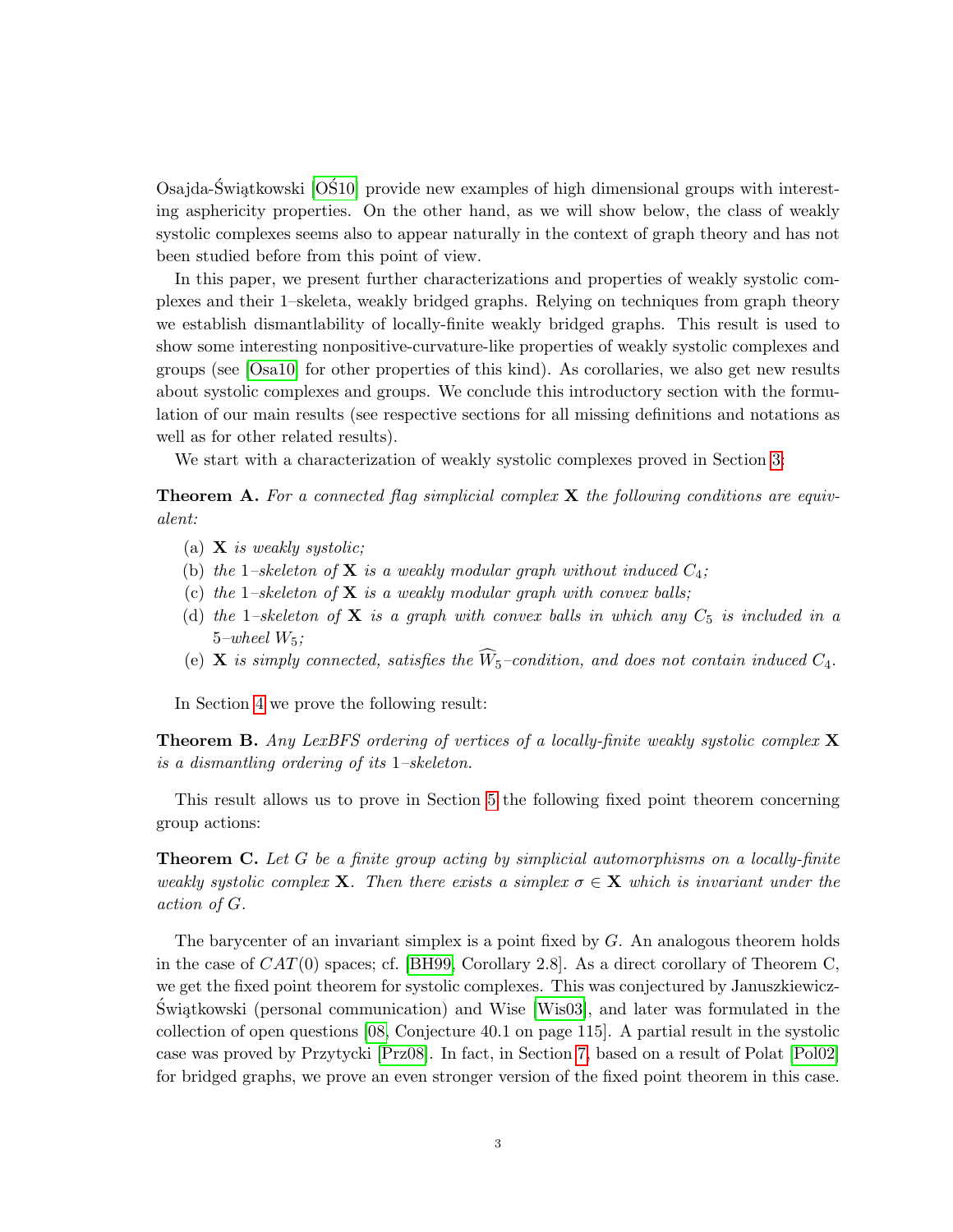The use of dismantlability of the underlying graph to prove the fixed point theorem for finite group actions is, due to our knowledge, a novelty brought by the current paper. It should be noticed, that there are well known examples of contractible, or even collapsible simplicial complexes admitting finite group actions without fixed points. Thus it seems that dismantlability is a right strengthening of those properties in the context of fixed point results. Subsequently, many other complexes studied in connection with group actions have dismantling properties. There, our approach gives new results concerning sets of fixed points; cf. e.g. [\[PS12\]](#page-27-13).

There are several important group theoretical consequences of Theorem C. The first one follows directly from this theorem and [\[Prz08,](#page-27-7) Remarks 7.7&7.8].

**Theorem D.** Let  $k \geq 6$ . Free products of k–systolic groups amalgamated over finite subgroups are k–systolic. HNN extensions of k–systolic groups over finite subgroups are k–systolic.

The following result (Corollary [5.4](#page-19-0) below) also has its  $CAT(0)$  counterpart; cf. [\[BH99,](#page-26-8) Corollary 2.8]:

Corollary. Let G be a weakly systolic group. Then G contains only finitely many conjugacy classes of finite subgroups.

The next important consequence of the fixed point theorem concerns classifying spaces for proper group actions. Recall that if a group  $G$  acts properly on a space  $X$  such that the fixed point set for any finite subgroup of  $G$  is contractible (and therefore non-empty), then we say that **X** is a model for  $\underline{E}G$  — the classifying space for finite subgroups. If additionally the action is cocompact, then  $X$  is a *finite model for EG*. A (finite) model for EG is in a sense a "universal"  $G$ –space (see [Lüc05] for details). The following theorem is a direct consequence of Theorem C and Proposition [6.6](#page-22-0) below.

**Theorem E.** Let G act properly by simplicial automorphisms on a finite dimensional weakly systolic complex **X**. Then **X** is a finite dimensional model for EG. If, moreover, the action of G on  $X$  is cocompact, then  $X$  is a finite model for  $\underline{E}G$ .

As an immediate consequence we get an analogous result about EG for systolic groups. This was conjectured in [\[08,](#page-26-9) Chapter 40]. Przytycki [\[Prz09\]](#page-27-8) showed that the Rips complex (with the constant at least 5) of a systolic complex is an  $EG$  space. Our result gives a systolic — and thus much nicer — model of  $EG$  in that case.

In the final Section [7](#page-23-0) we present some further results about systolic complexes and groups. Besides a stronger version of Theorem C, we remark on another approach to this theorem initiated by Zawiślak [\[Zaw04\]](#page-28-0) and Przytycki [\[Prz08\]](#page-27-7). In particular, our Proposition [7.5](#page-24-0) proves their conjecture about round complexes; cf. [\[Zaw04,](#page-28-0) Conjecture 3.3.1] and [\[Prz08,](#page-27-7) Remark 8.1]. Finally, we show (cf. the end of Section [7\)](#page-23-0) how our results about EG apply to the questions of existence of particular boundaries of systolic groups (and thus to the Novikov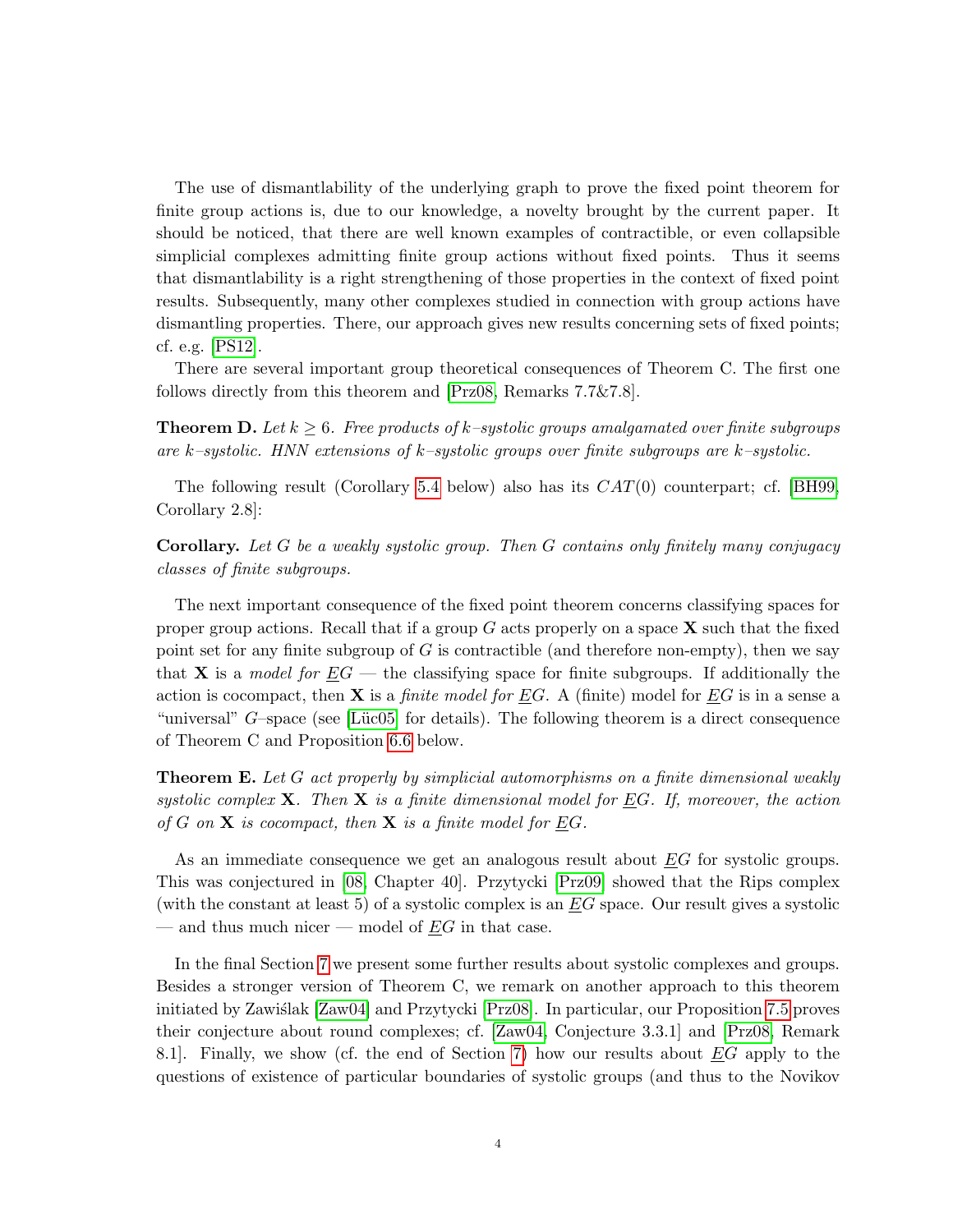conjecture for systolic groups with torsion). This relies on earlier results of Osajda-Przytycki [\[OP09\]](#page-27-6).

### 2. Preliminaries

2.1. Graphs and simplicial complexes. We continue with basic definitions used in this paper concerning graphs and simplicial complexes (see [\[Die10\]](#page-26-10) for graph theoretical notions used in this paper). All graphs  $G = (V, E)$  occurring here are undirected, connected, and without loops or multiple edges. A graph  $G$  is *complete* if any two of its vertices are connected by an edge. A graph  $H = (V', E')$  is an *induced subgraph* of the graph G if  $V' \subseteq V$ , and  $uv \in E'$  iff  $uv \in E$ . The *distance*  $d(u, v)$  between two vertices u and v is the length of a shortest  $(u, v)$ –path, and the *interval*  $I(u, v)$  between u and v consists of all vertices on shortest  $(u, v)$ –paths, that is, of all vertices (metrically) between u and v:

$$
I(u, v) = \{x \in V : d(u, x) + d(x, v) = d(u, v)\}.
$$

An induced subgraph of G (or the corresponding vertex set  $A$ ) is called *convex* if it includes the interval of G between any of its vertices. By the *convex hull* conv $(W)$  of  $W \subseteq V$  in  $G$  we mean the smallest convex subset of  $V$  (or induced subgraph of  $G$ ) that contains  $W$ . An *isometric subgraph* of  $G$  is an induced subgraph in which the distances between any two vertices are the same as in  $G$ . In particular, convex subgraphs are isometric. The *neighborhood*  $N(x)$  of a vertex x consists of all vertices  $y \neq x$  adjacent to x in G. The ball  $B_r(x)$  of center x and radius  $r \geq 0$  consists of all vertices of G at distance at most r from x. In particular, the unit ball  $B_1(x)$  comprises x and the neighborhood  $N(x)$  of x. The sphere  $S_r(x)$  of center x and radius  $r \geq 0$  consists of all vertices of G at distance exactly r from x. The ball  $B_r(S)$ centered at a convex set S is the union of all balls  $B_r(x)$  with centers x from S. The sphere  $S_r(S)$  of center S and radius  $r \geq 0$  consists of all vertices of G at distance exactly r from S.

A graph  $G$  is called thin if for any two nonadjacent vertices  $u, v$  of  $G$  any two neighbors of v in the interval  $I(u, v)$  are adjacent. A graph G is weakly modular [\[BC96,](#page-26-5) [BC08\]](#page-26-2) if its distance function d satisfies the following conditions:

Triangle condition (T): for any three vertices u, v, w with  $1 = d(v, w) < d(u, v) = d(u, w)$ there exists a common neighbor x of v and w such that  $d(u, x) = d(u, v) - 1$ .

Quadrangle condition (Q): for any four vertices  $u, v, w, z$  with  $d(v, z) = d(w, z) = 1$  and  $2 = d(v, w) \leq d(u, v) = d(u, w) = d(u, z) - 1$ , there exists a common neighbor x of v and w such that  $d(u, x) = d(u, v) - 1$ .

An abstract simplicial complex **X** is a collection of sets (called simplices) such that  $\sigma \in \mathbf{X}$ and  $\sigma' \subseteq \sigma$  implies  $\sigma' \in \mathbf{X}$ . The *geometric realization*  $|\mathbf{X}|$  of a simplicial complex is the polyhedral complex obtained by replacing every face  $\sigma$  of **X** by a "solid" regular simplex |σ| such that realization commutes with intersection, that is,  $|\sigma'| \cap |\sigma''| = |\sigma' \cap \sigma''|$  for any two simplices  $\sigma'$  and  $\sigma''$ . Then  $|\mathbf{X}| = \bigcup \{ |\sigma| : \sigma \in \mathbf{X} \}$ . X is called *simply connected* if  $|\mathbf{X}|$  is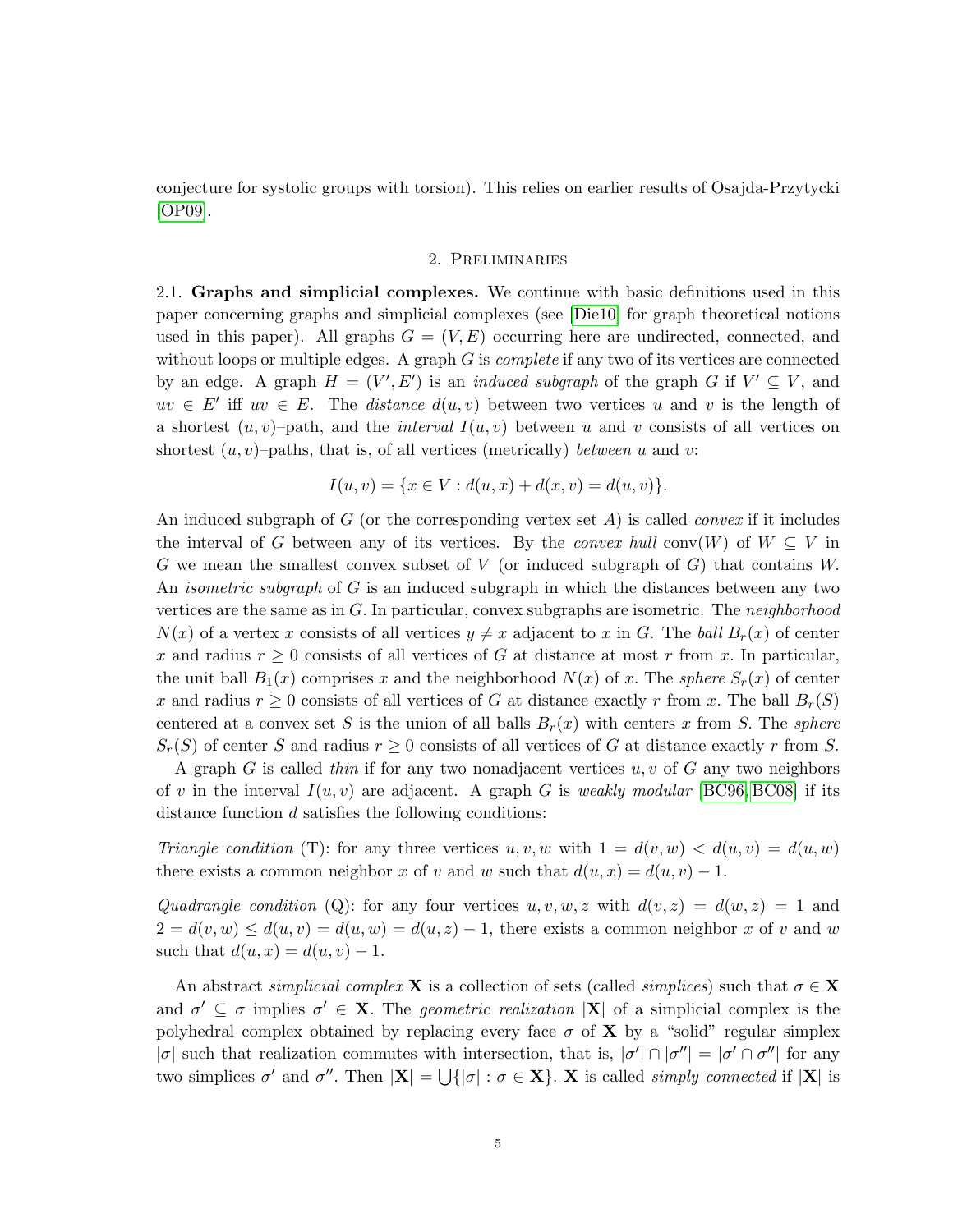connected and if every continuous mapping of the 1-dimensional sphere  $S^1$  into  $|\mathbf{X}|$  can be extended to a continuous mapping of the disk  $D^2$  with boundary  $S^1$  into  $|\mathbf{X}|$ .

For a simplicial complex **X**, denote by  $V(X)$  and  $E(X)$  the vertex set and the edge set of **X**. namely, the set of all 0–dimensional and 1–dimensional simplices of **X**. The pair  $(V(X), E(X))$ is called the *(underlying)* graph or the 1–skeleton of **X** and is denoted by  $G(\mathbf{X})$ . Conversely, for a graph G one can derive a simplicial complex  $\mathbf{X}(G)$  (the *clique complex* of G) by taking all complete subgraphs (cliques) as simplices of the complex. A simplicial complex  $\bf{X}$  is a flag complex (or a clique complex) if any set of vertices is included in a face of  $X$  whenever each pair of its vertices is contained in a face of  $X$  (in the theory of hypergraphs this condition is called conformality). A flag complex can therefore be recovered by its underlying graph  $G(\mathbf{X})$ : the complete subgraphs of  $G(\mathbf{X})$  are exactly the simplices of **X**. The link of a simplex σ in **X**, denoted  $\text{lk}(\sigma, \mathbf{X})$  is the simplicial complex consisting of all simplices  $\sigma'$  such that  $\sigma \cap \sigma' = \emptyset$  and  $\sigma \cup \sigma' \in \mathbf{X}$ . For a simplicial complex **X** and a vertex v not belonging to **X**, the cone with apex v and base **X** is the simplicial complex  $v * X = X \cup {\sigma \cup \{v\}} : \sigma \in X$ .

For a simplicial complex **X** and any  $k \geq 1$ , the Rips complex  $\mathbf{X}_k$  is a simplicial complex with the same set of vertices as **X** and with a simplex spanned by any subset  $S \subseteq V(\mathbf{X})$ such that  $d(u, v) \leq k$  in  $G(\mathbf{X})$  for each pair of vertices  $u, v \in S$  (i.e., S has diameter  $\leq k$  in the graph  $G(\mathbf{X})$ ; cf. e.g. [\[Gro87\]](#page-26-0). From the definition it immediately follows that the Rips complex of any complex is a flag complex. Alternatively, the Rips complex  $\mathbf{X}_k$  can be viewed as the clique complex  $\mathbf{X}(G^k(\mathbf{X}))$  of the kth power of the graph of  $\mathbf{X}$  (the kth power  $G^k$  of a graph G has the same set of vertices as G and two vertices  $u, v$  are adjacent in  $G<sup>k</sup>$  if and only if  $d(u, v) \leq k$  in G).

All simplicial complexes occurring in this paper are flag complexes not containing infinite simplices. Analogously, we will consider only graphs not containing infinite complete subgraphs.

2.2.  $SD_n$  property and weakly systolic complexes. The following generalization of sys-tolic complexes has been presented by Osajda [\[Osa10\]](#page-27-9). Let  $X$  be a flag simplicial complex and  $\sigma^*$  be a simplex of **X**. Then **X** satisfies the  $SD_n(\sigma^*)$  property if for each  $i \leq n$  and each simplex  $\sigma$  located in the sphere  $S_{i+1}(\sigma^*)$  the set  $\sigma_0 := V(\text{lk}(\sigma, \mathbf{X})) \cap B_i(\sigma^*)$  spans a non-empty simplex of  $X(SD)$  stands for *simple descent* on balls). Systolic complexes are exactly the flag complexes which satisfy the  $SD_n(\sigma^*)$  property for all simplices  $\sigma^*$  and all natural numbers n. On the other hand, the 5–wheel  $W_5$  (see the definition at the beginning of Section [3\)](#page-7-0) is an example of a (2-dimensional) simplicial complex which satisfies the  $SD_1(\sigma^*)$  property for  $\sigma^*$  being any vertex or triangle but not for  $\sigma^*$  being a boundary edge. In view of this analogy and of subsequent results, we define a *weakly systolic* complex to be a connected flag simplicial complex **X** which satisfies the  $SD_n(v)$  property for all vertices  $v \in V(\mathbf{X})$  and for all natural numbers n. We will also define a *weakly bridged* graph to be the underlying graph of a weakly systolic complex. It can be shown (cf. Theorem [3.1\)](#page-7-1) that  $X$  is a weakly systolic complex if for each vertex  $v$  and every  $i$  it satisfies the following two conditions: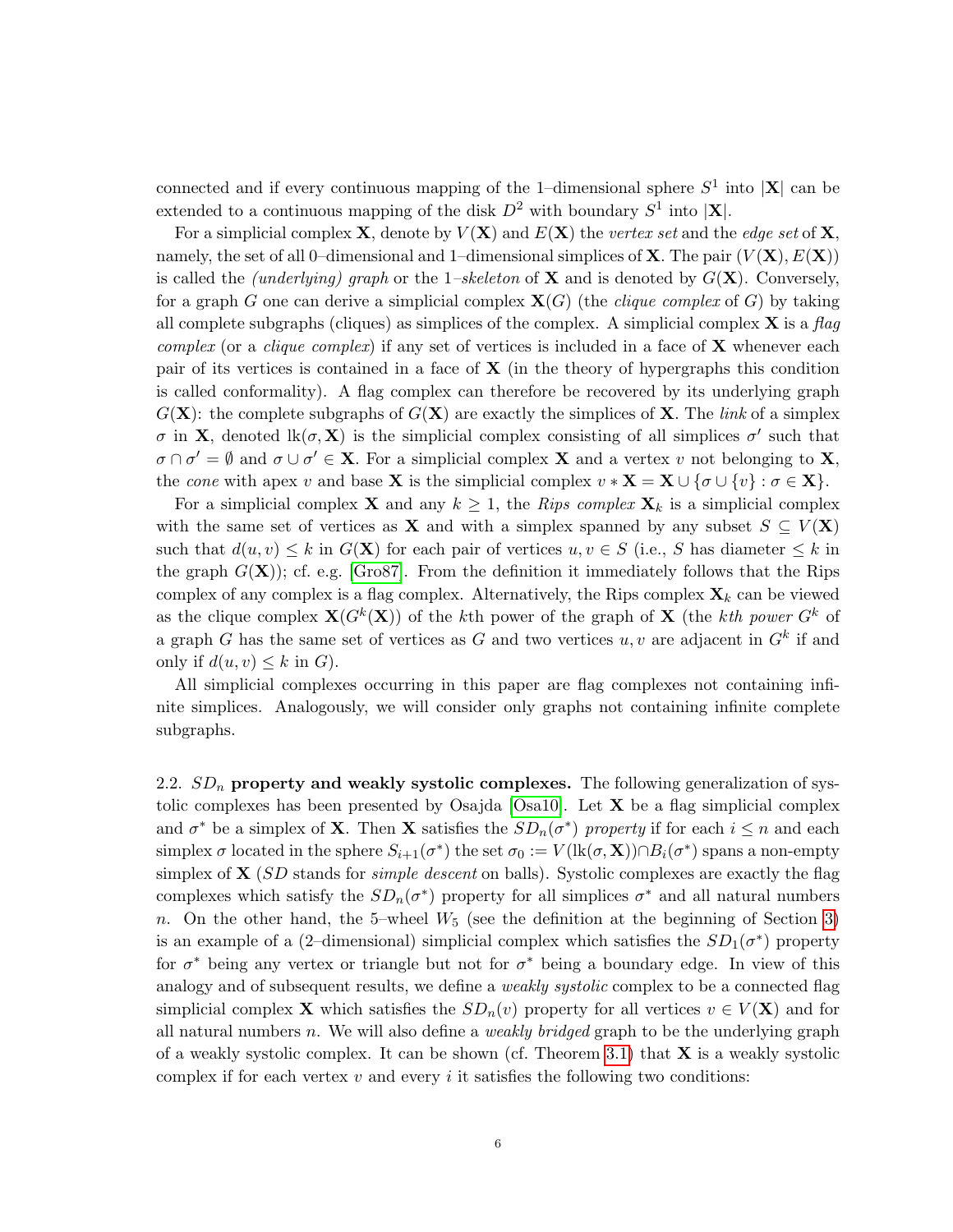Vertex condition (V): for every vertex  $w \in S_{i+1}(v)$ , the intersection  $V(\text{lk}(w, \mathbf{X})) \cap B_i(v)$  is a single simplex;

Edge condition (E): for every edge  $e \in S_{i+1}(v)$ , the intersection  $V(\text{lk}(e, \mathbf{X})) \cap B_i(v)$  is nonempty.

In fact, this is the original definition of a weakly systolic complex given in [\[Osa10\]](#page-27-9). Notice that these two conditions imply that weakly systolic complexes are exactly the flag complexes whose underlying graphs are thin and satisfy the triangle condition.

<span id="page-6-0"></span>2.3. Dismantlability of graphs and LC-contractibility of complexes. Let  $G = (V, E)$ be a graph and  $u, v$  two vertices of G such that any neighbor of v (including v itself) is also a neighbor of u, i.e.  $B_1(v) \subseteq B_1(u)$ . Then there is a retraction of G to  $G - v$  taking v to u. Following [\[HN04\]](#page-26-11), we call this retraction a fold and we say that v is dominated by u (if  $B_1(v) \subsetneq B_1(u)$ , then we say that v is *strictly dominated* by u). A finite graph G is dismantlable if it can be reduced, by a sequence of folds, to a single vertex. In other words, an *n*–vertex graph  $G = (V, E)$  is dismantlable if its vertices can be ordered  $v_1, \ldots, v_n$  so that for each vertex  $v_i, 1 \leq i < n$ , there exists another vertex  $v_j$  with  $j > i$ , such that  $B_1(v_i) \cap V_i \subseteq$  $B_1(v_j) \cap V_i$ , where  $V_i := \{v_i, v_{i+1}, \ldots, v_n\}$ . This order is called a *dismantling order*. We now consider the analogue of dismantlability for a simplicial complex  $X$  investigated in the papers  $[CY07, Mat08]$  $[CY07, Mat08]$  $[CY07, Mat08]$ . A vertex v of **X** is *LC-removable* if  $lk(v, X)$  is a cone. If v is an LC-removable vertex of **X**, then  $X - v := \{ \sigma \in X : v \notin \sigma \}$  is obtained from X by an elementary LC*reduction* (link-cone reduction) [\[Mat08\]](#page-27-15). Then **X** is called LC-contractible [\[CY07\]](#page-26-12) if there is a sequence of elementary LC-reductions transforming  $X$  to one vertex. For flag simplicial complexes, the LC-contractibility of **X** is equivalent to dismantlability of its graph  $G(\mathbf{X})$ because an LC-removable vertex v is dominated by the apex of the cone  $\text{lk}(v, \mathbf{X})$  and vice versa the link of any dominated vertex  $v$  is a cone having the vertex dominating  $v$  as its apex. LC-contractible simplicial complexes are collapsible (see [\[CY07,](#page-26-12) Corollary 6.5]).

The simplest algorithmic way to order the vertices of a locally-finite graph is to apply the *Breadth-First Search* (BFS) starting from the root vertex (base point) u. We number with 1 the vertex  $u$  and put it on the initially empty queue. We repeatedly remove the vertex  $v$  at the head of the queue and consequently number (in an arbitrary order) and place onto the queue all still unnumbered neighbors of v. BFS constructs a spanning tree  $T_u$  of G with the vertex u as a root. Then a vertex v is the *father* in  $T_u$  of any of its neighbors w in G included in the queue when v is removed (notation  $f(w) = v$ ). Notice that the distance from any vertex v to the root u is the same in G and in  $T_u$ . Another method to order the vertices of a graph is the Lexicographic Breadth-First Search (LexBFS) proposed by Rose-Tarjan-Lueker [\[RTL76\]](#page-27-16). According to LexBFS, the vertices of a graph G are numbered in decreasing order. The *label*  $L(w)$  of an unnumbered vertex w is the list of its numbered neighbors. As the next vertex to be numbered, select the vertex with the lexicographic largest label, breaking ties arbitrarily. As in case of BFS, we number and remove the vertex  $v$  at the head of the queue and consequently label according to the lexicographic order and place onto the queue all still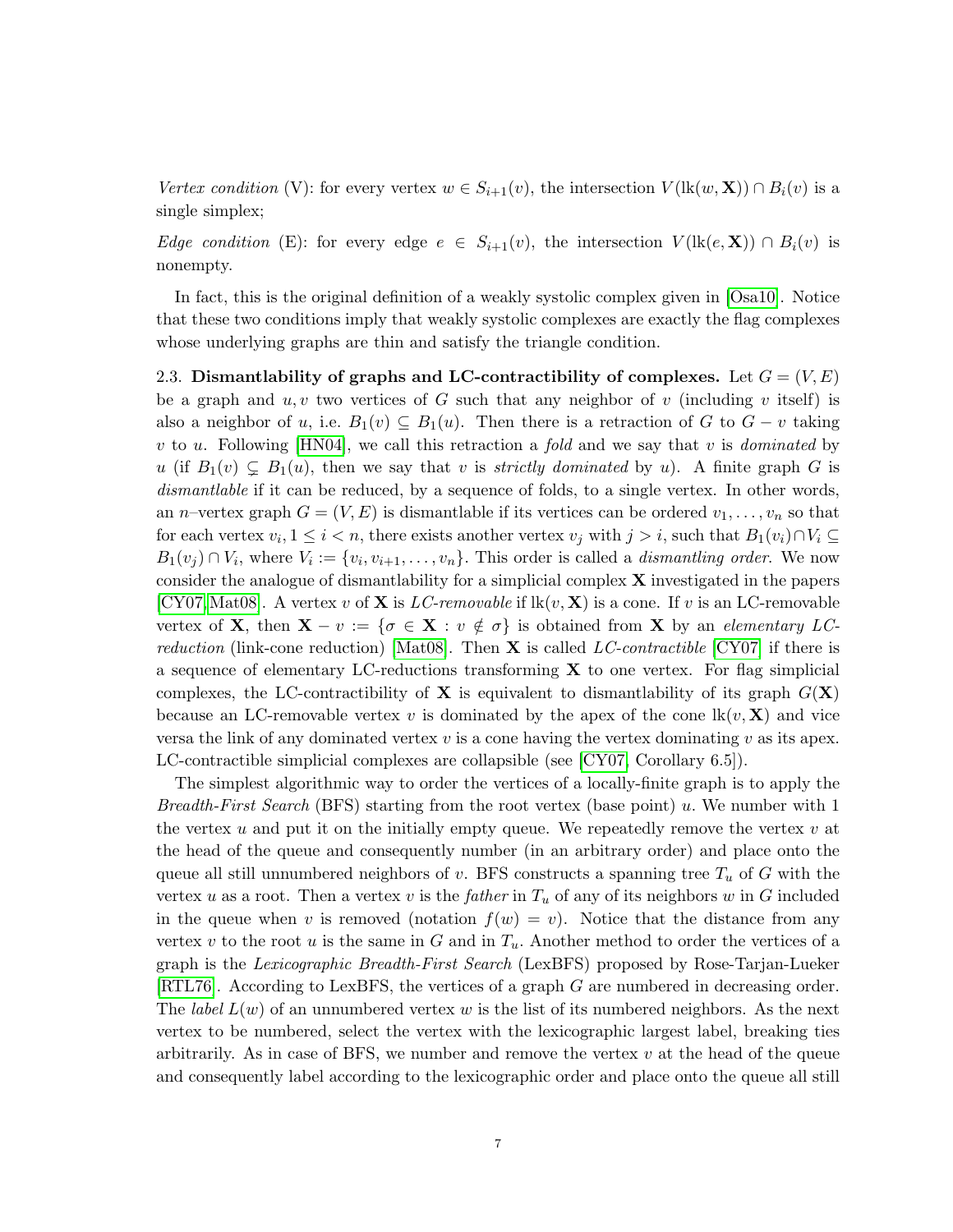unnumbered neighbors of v. LexBFS is a particular instance of BFS, i.e., every ordering produced by LexBFS can also be generated by BFS.

Anstee-Farber [\[AF88\]](#page-26-4) established that bridged graphs are dismantlable. Chepoi [\[Che97\]](#page-26-6) noticed that any order of a bridged graph returned by BFS is a dismantling order. Namely, he showed a stronger result: for any two adjacent vertices  $v_i, v_j$  with  $i < j$ , their fathers  $f(v_i)$ ,  $f(v_j)$  either coincide or are adjacent and moreover  $f(v_i)$  is adjacent to  $v_i$ . Polat [\[Pol02,](#page-27-2) [Pol00\]](#page-27-3) defined dismantlability and BFS for arbitrary (not necessarily locally-finite) graphs and extended the results of [\[AF88,](#page-26-4) [Che97\]](#page-26-6) to all bridged graphs.

2.4. Group actions on simplicial complexes. Let  $G$  be a group acting by automorphisms on a simplicial complex **X**. By Fix<sub>G</sub>**X** we denote the fixed point set of the action of G on **X**, i.e. Fix $_G\mathbf{X} = \{x \in \mathbf{X} | Gx = \{x\}\}\.$  Recall that the action is *cocompact* if the orbit space  $G\backslash \mathbf{X}$ is compact. The action of G on a locally-finite simplicial complex  $X$  is properly discontinuous if stabilizers of simplices are finite. Finally, the action is *geometric* (or  $G$  acts geometrically on  $X$ ) if it is cocompact and properly discontinuous.

## 3. Characterizations of weakly systolic complexes

<span id="page-7-0"></span>We continue with the characterizations of weakly systolic complexes and their underlying graphs; some of those characterizations have been presented also in [\[Osa10\]](#page-27-9). We denote by  $C_k$  a k–cycle and by  $W_k$  a k–wheel, i.e., a k–cycle  $x_1, \ldots, x_k$  plus a central vertex c adjacent to all vertices of  $C_k$ .  $W_k$  can also be viewed as a 2-dimensional simplicial complex consisting of k triangles  $\sigma_1, \ldots, \sigma_k$  sharing a common vertex c and such that  $\sigma_i$  and  $\sigma_j$  intersect in an edge  $x_i c$  exactly when  $|j - i| = 1 \pmod{k}$ . In other words,  $\text{lk}(c, \mathbf{W}_k) = C_k$ , i.e.  $W_k$  is a cone over  $C_k$ . By  $\widehat{W}_k$  we denote a k–wheel  $W_k$  plus a triangle  $ax_ix_{i+1}$  for some  $i < k$  (we suppose that  $a \neq c$  and that a is not adjacent to any other vertex of  $W_k$ ). We continue with a condition which basically characterizes weakly systolic complexes among simply connected flag simplicial complexes:

 $\widehat{W}_5$ –condition: for any  $\widehat{W}_5$ , there exists a vertex  $v \notin \widehat{W}_5$  such that  $\widehat{W}_5$  is included in  $lk(v, X)$ , *i.e.*, v is adjacent in  $G(\mathbf{X})$  to all vertices of  $\widehat{W}_5$  (see Fig. [1\)](#page-8-0).

<span id="page-7-1"></span>**Theorem 3.1** (Characterizations). For a connected flag simplicial complex  $X$  the following conditions are equivalent:

- (i)  $X$  is weakly systolic;
- (ii) **X** satisfies the vertex condition  $(V)$  and the edge condition  $(E)$ ;
- (iii)  $G(\mathbf{X})$  is a weakly modular thin graph;
- (iv)  $G(\mathbf{X})$  is a weakly modular graph without induced  $C_4$ ;
- (v)  $G(\mathbf{X})$  is a weakly modular graph with convex balls;
- (vi)  $G(X)$  is a graph with convex balls in which any  $C_5$  is included in a 5-wheel  $W_5$ ;
- (vii) **X** is simply connected, satisfies the  $\widehat{W}_5$ -condition, and does not contain induced  $C_4$ .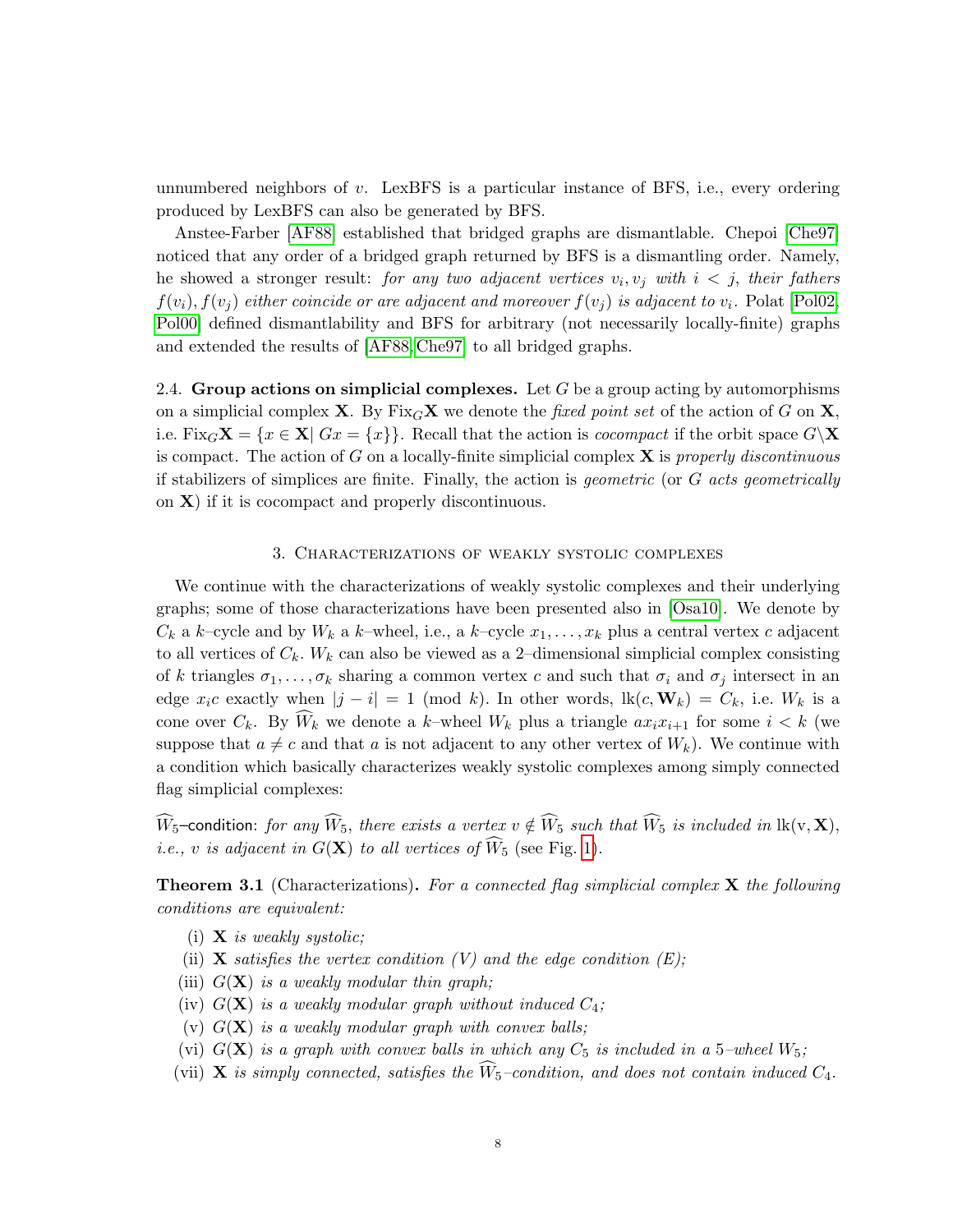

<span id="page-8-0"></span>FIGURE 1. The  $\widehat{W}_5$ -condition

*Proof.* First we show that the conditions (i) through  $(v)$  are equivalent and then we show that these conditions are equivalent to (vi) and to (vii). The implications (i)⇒(ii) and (iii)⇒(iv) are obvious.

(ii)⇒(iii): The condition (V) implies that all vertices of  $I(u, v)$  adjacent to v are pairwise adjacent, i.e., that  $G(\mathbf{X})$  is thin. On the other hand, from the condition  $(E)$  we conclude that if  $1 = d(v, w) < d(u, v) = d(u, w) = i + 1$ , then v and w have a common neighbor x in the sphere  $S_i(u)$ , implying the triangle condition. Finally, in thin graphs the quadrangle condition is automatically satisfied if the triangle condition is satisfied. This shows that  $G(\mathbf{X})$ is a weakly modular thin graph.

(iv)⇒(v): Let  $B_i(u)$  be any ball in  $G(\mathbf{X})$ . Since  $G(\mathbf{X})$  is weakly modular and  $B_i(u)$  is a connected subgraph, to show that  $B_i(u)$  is convex it suffices to show that  $B_i(u)$  is locallyconvex, i.e., if  $x, y \in B_i(u)$  and  $d(x, y) = 2$ , then  $I(x, y) \subseteq B_k(u)$ ; cf. [\[Che89,](#page-26-13) Theorem 7(a)] (compare also [\[BC00,](#page-26-14) Lemma 1]). Suppose by way of contradiction that  $z \in I(x, y) \setminus B_i(u)$ . Then necessarily  $d(x, u) = d(y, u) = i$  and  $d(z, u) = i+1$ . Applying the quadrangle condition, we infer that there exists a vertex  $z'$  adjacent to x and y at distance  $i-1$  from u. As a result, the vertices  $x, z, y, z'$  induce a forbidden 4–cycle, a contradiction.

 $(v) \Rightarrow$ (i): Pick a simplex  $\sigma$  in the sphere  $S_{i+1}(u)$ . Denote by  $\sigma_0$  the set of all vertices  $x \in S_i(u)$  such that  $\sigma \cup \{x\}$  is a simplex of **X**. Since the balls of  $G(\mathbf{X})$  are convex, necessarily any two vertices of  $\sigma_0$  are adjacent. Thus  $\sigma_0$  and  $\sigma \cup \sigma_0$  induce complete subgraphs of  $G(\mathbf{X})$ . Since **X** is a flag complex,  $\sigma_0$  and  $\sigma \cup \sigma_0$  are simplices. Notice that obviously  $\sigma' \subseteq \sigma_0$  holds for any other simplex  $\sigma' \subseteq S_i(u)$  such that  $\sigma \cup \sigma' \in \mathbf{X}$ . Therefore, to establish the  $SD_i(u)$ property it remains to show that  $\sigma_0$  is non-empty. This is obviously true if  $\sigma$  is a vertex. Thus we suppose that  $\sigma$  contains at least two vertices. Let x be a vertex of  $S_i(u)$  which is adjacent to the maximum number of vertices of  $\sigma$ . Since  $G(\mathbf{X})$  is weakly modular and  $\sigma$  is contained in  $S_{i+1}(u)$ , the vertex x must be adjacent to at least two vertices of  $\sigma$ . Suppose by way of contradiction that x is not adjacent to a vertex  $v \in \sigma$ . Pick any neighbor w of x in  $\sigma$ . By the triangle condition, there exists a vertex  $y \in S_i(u)$  adjacent to v and w. Since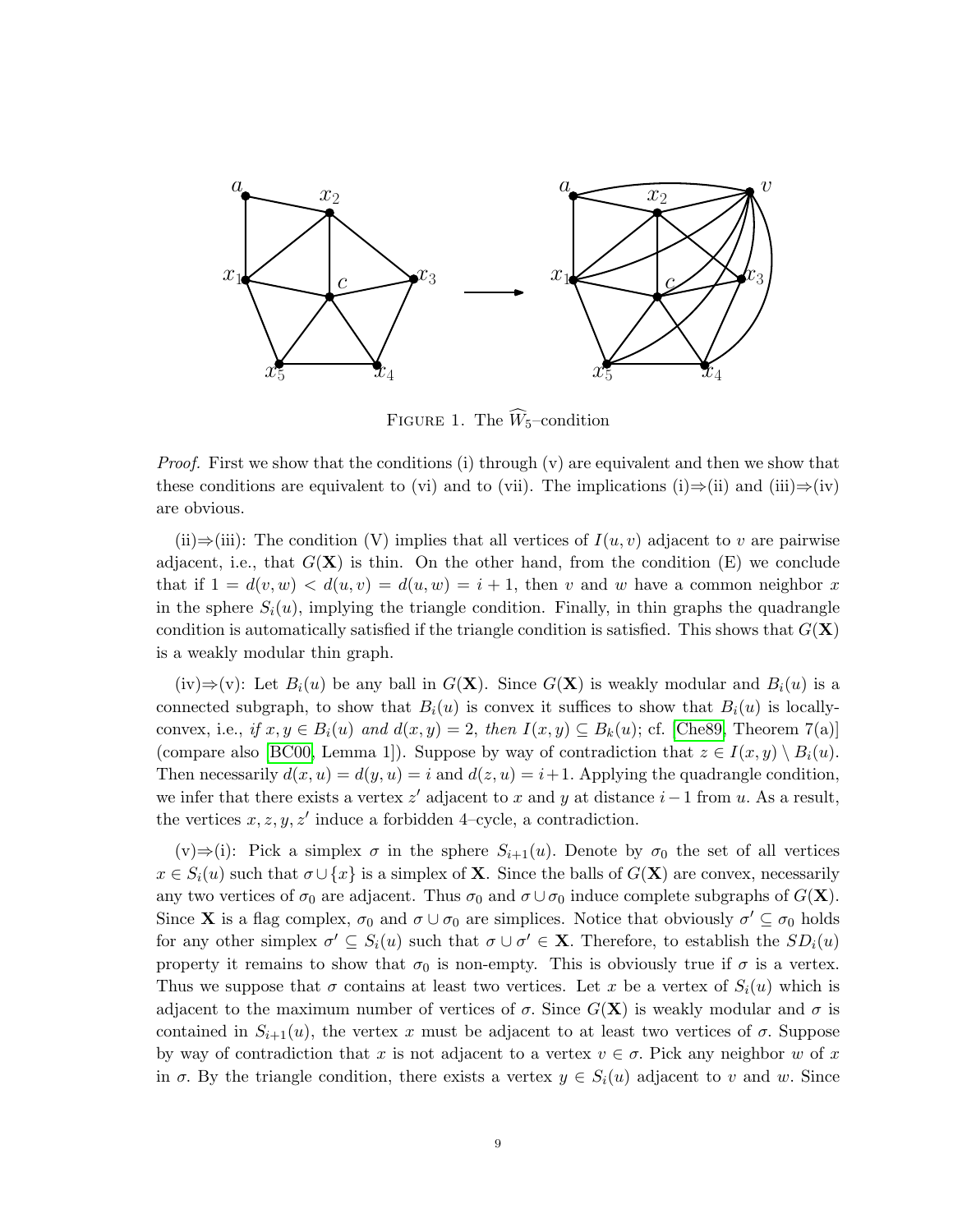w is adjacent to  $x, y \in S_i(u)$  and  $w \in S_{i+1}(u)$ , the convexity of  $B_i(u)$  implies that x and y are adjacent. Pick any other vertex w' of  $\sigma$  adjacent to x. Since x is not adjacent to v and  $G(X)$  does not contain induced 4-cycles, the vertices y and w' must be adjacent. Hence, y is adjacent to  $v \in \sigma$  and to all neighbors of x in  $\sigma$ , contrary to the choice of x. Thus x is adjacent to all vertices of  $\sigma$ , i.e.,  $\sigma_0 \neq \emptyset$ . This shows that **X** satisfies the  $SD_n(u)$  property.

(v)⇒(vi): Pick a 5-cycle induced by the vertices  $x_1, x_2, x_3, x_4, x_5$ . Since  $d(x_4, x_1)$  =  $d(x_4, x_2) = 2$ , by the triangle condition there exists a vertex y adjacent to  $x_1, x_2$ , and  $x_4$ . Since  $G(\mathbf{X})$  does not contain induced 4-cycles, necessarily y must be also adjacent to  $x_3$  and  $x_5$ , yielding a 5-wheel.

 $(vi) \Rightarrow (vii)$ : That **X** does not contain induced 4–cycles follows from the convexity of balls. To show that the flag complex  $X$  is simply connected, it is enough to show that every cycle in the 1–skeleton of **X** (seen as a topological loop) can be freely homotoped to a given vertex u (seen as a constant loop). By contradiction, let A be the set of cycles in  $G(\mathbf{X})$ , which are not freely homotopic to u, and assume that A is non-empty. For a cycle  $C \in A$ , let  $r(C)$  denote the maximal distance  $d(x, u)$  of a vertex x of C from the basepoint u. Clearly  $r(C) \geq 2$  for any cycle  $C \in A$  (otherwise C would be null-homotopic). Let  $B \subseteq A$  be the set of cycles C with minimal  $r(C)$  among cycles in A. Let  $r := r(C)$  for some  $C \in B$ . Let  $D \subseteq B$  be the set of cycles having minimal number  $e$  of edges in the r-sphere around  $u$ , i.e., with both endpoints at distance r from u. Further, let  $E \subseteq D$  be the set of cycles with the minimal number  $m$  of vertices at distance  $r$  from  $u$ .

Consider a cycle  $C = (x_1, x_2, \ldots, x_k, x_1) \in E$ . We can assume without loss of generality that  $d(x_2, u) = r$ . We distinguish two cases.

Case 1:  $d(x_1, u) = d(x_3, u) = r - 1$ . Then, by the convexity of the ball  $B_{r-1}(u)$ , we have that  $x_1$  and  $x_3$  are adjacent. Thus the cycle  $C' = (x_1, x_3, \ldots, x_k, x_1)$  is homotopic to C by a homotopy through the triangle  $x_1x_2x_3$ . Thus C' belongs to D and the number of its vertices at distance r from v is equal to  $m-1$ . This contradicts the minimality choice of m.

Case 2:  $d(x_1, u) = r$  or  $d(x_3, u) = r$ . Assume without loss of generality that  $d(x_3, u) = r$ . For  $i \in \{2,3\}$ , let  $x'_i$  be a vertex in  $B_{r-1}(u)$  adjacent to  $x_i$ . Since the path  $(x'_2, x_2, x_3, x'_3)$  has length 3, by the convexity of the ball  $B_{r-1}(u)$ , we have  $d(x'_2, x'_3) \leq 2$ . If  $x'_2 = x'_3$ , then we set  $C' = (x_1, x_2, x_2', x_3, \ldots, x_1)$ . If  $d(x_2', x_3') = 1$ , then we set  $C' = (x_1, x_2, x_2', x_3', x_3, \ldots, x_1)$ . Observe, that in that case either  $x_2$  is adjacent to  $x_3'$  or  $x_3$  is adjacent to  $x_2'$ . In particular, the 4-cycle  $(x_2, x_3, x_3', x_2', x_2)$  is homotopically trivial in **X**. If  $d(x_2', x_3') = 2$ , then we set  $C' = (x_1, x_2, x'_2, x', x'_3, x_3, \dots, x_1)$ , where  $x \in B_{r-1}(u)$  is adjacent to  $x'_2$  and  $x'_3$ . Observe that in this case the 5-cycle  $(x_2, x_3, x_3', x', x_2', x_2)$  is either not a full subcomplex or is included in a 5–wheel. In any case it is homotopically trivial in X.

In each of the three cases above, the cycle  $C$  is freely homotopic to  $C'$  by a homotopy through, respectively, a triangle, a triangulated square, or a triangulated pentagon. Moreover,  $C' \in B$ . The number of edges of C' lying on the r-sphere around u is less than e (we removed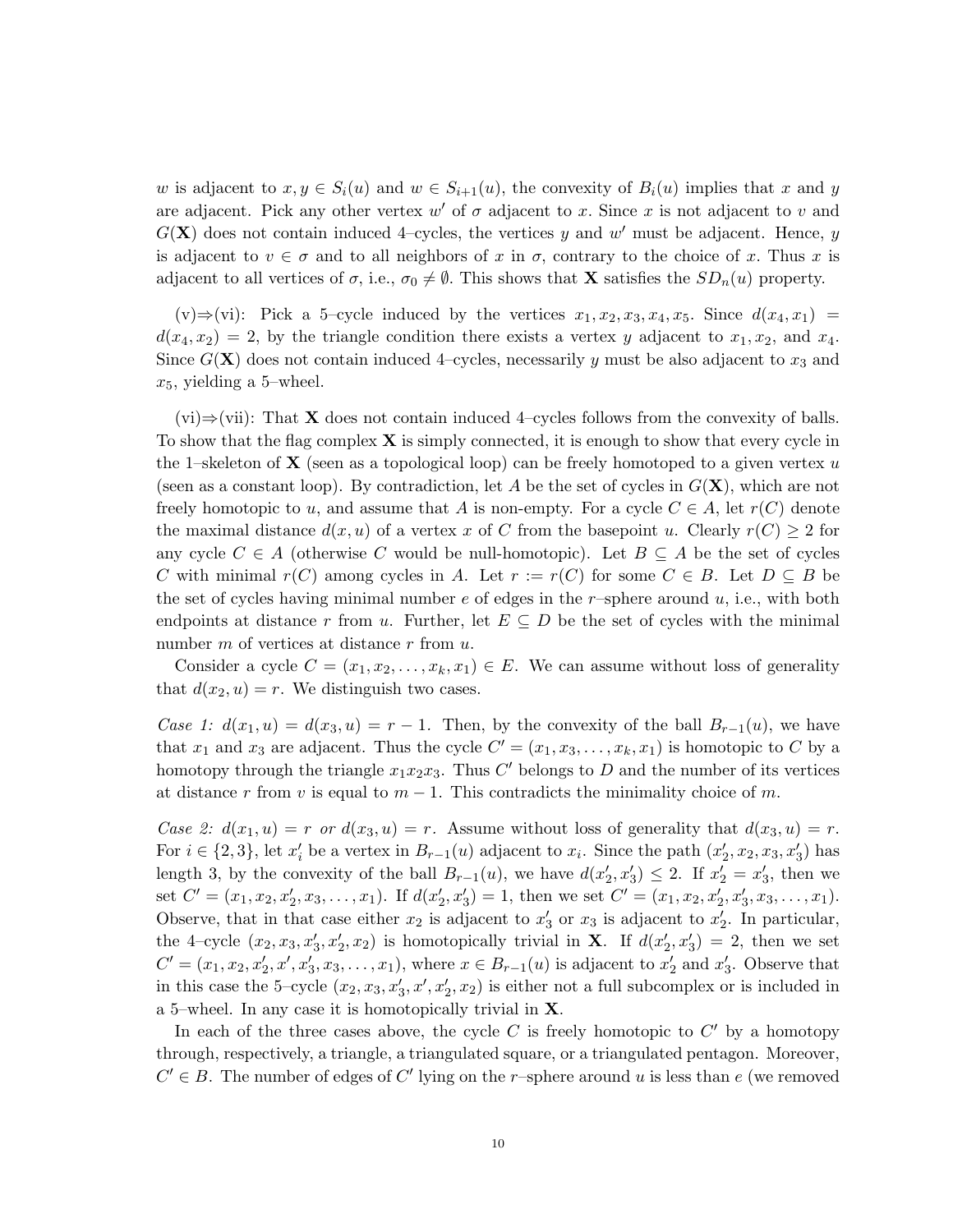the edge  $x_2x_3$ . This contradicts the choice of the number e. In both Cases 1 and 2 we get contradiction. It follows that the set  $A$  is empty and hence  $X$  is simply connected.

Finally, pick an extended 5–wheel  $W_5$ : let  $x_1, x_2, x_3, x_4, x_5$  be the vertices of the 5–cycle, c be the center of the 5–wheel, and  $x_1, x_2, a$  be the vertices of the pendant triangle. Since  $x_3$  and  $x_5$  are not adjacent and the balls of  $G(\mathbf{X})$  are convex, necessarily  $d(a, x_4) = 2$ . Let u be a common neighbor of a and  $x_4$ . If u is adjacent to one of the vertices  $x_2$  and  $x_3$ , then to avoid induced 4–cycles (forbidden by the convexity of balls in  $G(\mathbf{X})$ ), u will be also adjacent to the second vertex and to c. But if u is adjacent to c, then it will be adjacent to  $x_1$  and therefore to  $x_5$  as well. Hence, in this case u will be adjacent to all vertices  $x_1, x_2, x_3, x_4, x_5$ , and c, and we are done. So, we can suppose that  $u$  is not adjacent to any one of the vertices  $x_1, x_2, x_3, x_5$ , and c. As a result, we obtain two 5-cycles induced by the vertices  $a, x_2, x_3, x_4, u$ and  $a, x_1, x_5, x_4, u$ . Each of these cycles extends to a 5-wheel. Let v be the center of the 5–wheel extending the first cycle. To avoid a 4–cycle induced by the vertices  $x_2, v, x_4, c$ , the vertices v and c must be adjacent. Subsequently, to avoid a 4–cycle induced by the vertices c, v, a,  $x_1$ , the vertices v and  $x_1$  must be adjacent. Finally, to avoid a 4-cycle induced by  $x_1, v, x_4, x_5$ , the vertices v and  $x_5$  must be adjacent. In this way, we deduce that v is adjacent to all six vertices of  $\widehat{W}_5$ , establishing the  $\widehat{W}_5$ -condition.

 $(vii) \Rightarrow (iv)$ : To prove this implication, as in [\[Che00\]](#page-26-1), we will use minimal disk diagrams. Let D and X be two simplicial complexes. A map  $\varphi: V(\mathcal{D}) \to V(\mathbf{X})$  is called *simplicial* if  $\varphi(\sigma) \in \mathbf{X}$  for all  $\sigma \in \mathcal{D}$ . If  $\mathcal{D}$  is a planar triangulation (i.e. the 1–skeleton of  $\mathcal{D}$  is an embedded planar graph whose all interior 2–faces are triangles) and  $C = \varphi(\partial \mathcal{D})$ , then  $(\mathcal{D}, \varphi)$  is called a singular disk diagram (or Van Kampen diagram) for C (for more details see [\[LS01,](#page-27-17) Chapter V]). According to Van Kampen's lemma ([\[LS01\]](#page-27-17), pp.150–151), for every cycle C of a simply connected simplicial complex one can construct a singular disk diagram. A singular disk diagram with no cut vertices (i.e., its 1–skeleton is 2–connected) is called a *disk diagram*. A minimal (singular) disk for C is a (singular) disk diagram  $\mathcal D$  for C with a minimum number of 2–faces. This number is called the *(combinatorial)* area of C and is denoted Area $(C)$ . The minimal disk diagrams  $(D, \varphi)$  of simple cycles C in 1–skeleta of simply connected simplicial complexes have the following properties [\[Che00\]](#page-26-1): (1)  $\varphi$  bijectively maps  $\partial \mathcal{D}$  to C and (2) the image of a 2–simplex of D under  $\varphi$  is a 2–simplex, and two adjacent 2–simplices of D have distinct images under  $\varphi$ .

Let C be a simple cycle in the underlying graph  $G(\mathbf{X})$  of a flag simplicial complex X satisfying the condition (vii).

**Claim 1:** If C has length 5, then the minimal disk diagram for C is a 5-wheel. If the length of C is not 5, then C admits a minimal disk diagram  $\mathcal D$  which is a systolic complex, i.e., a plane triangulation whose all inner vertices have degrees  $\geq 6$ .

**Proof of Claim 1:** First we show that any minimal disk diagram  $\mathcal D$  of  $C$  does not contain interior vertices of degrees 3 and 4. Let x be any interior vertex of  $D$ . Let  $x_1, \ldots, x_k$  be the cyclically ordered neighbors of x and let  $\sigma_1, \sigma_2, \ldots, \sigma_k$  be the faces incident to x, where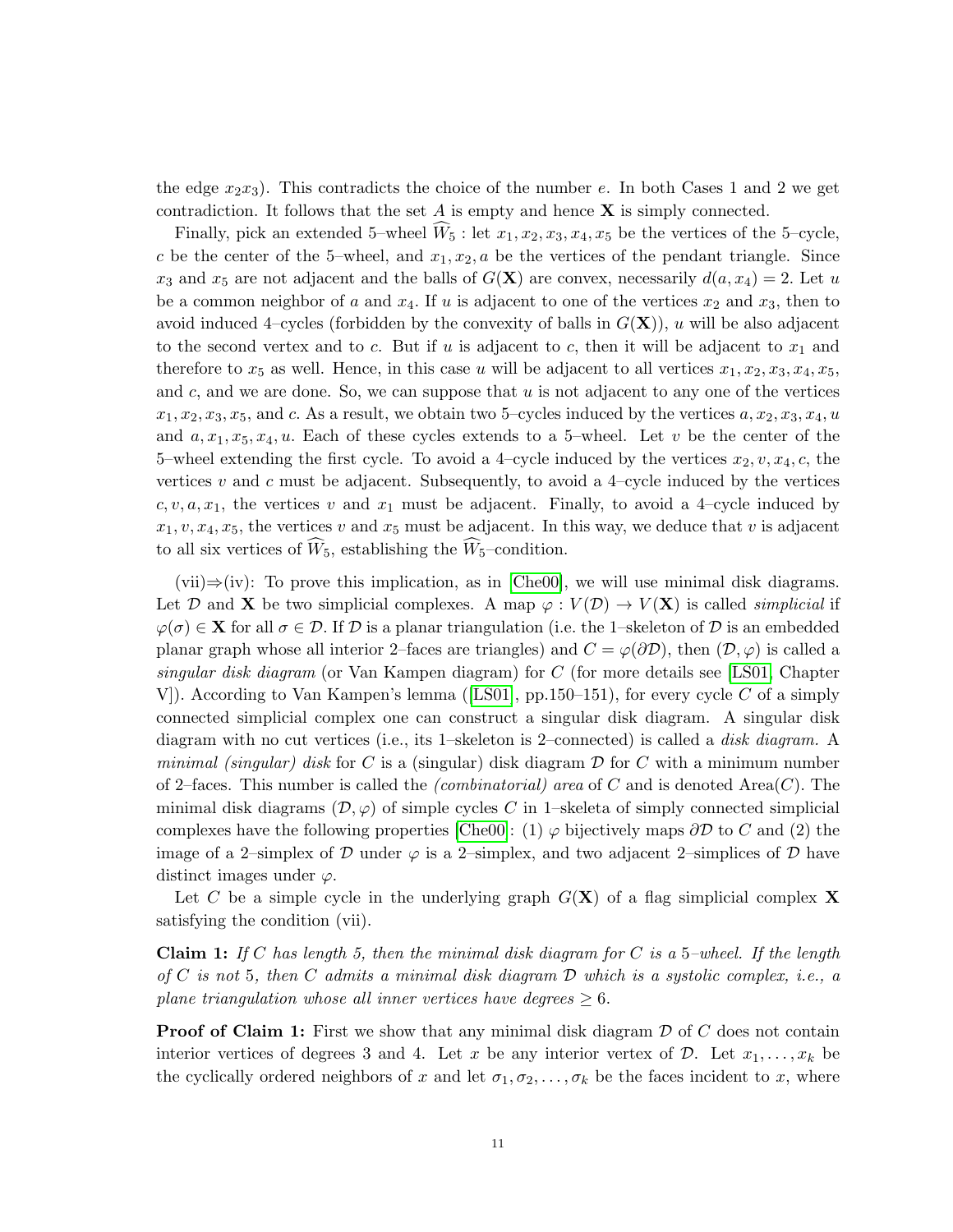$\sigma_i = xx_i x_{i+1(mod \, k})$   $(i = 1, ..., k)$ . Trivially,  $k \geq 3$ . Suppose by way of contradiction that  $k \leq 4$ . By properties of minimal disk diagrams,  $\varphi(\sigma_1), \ldots, \varphi(\sigma_k)$  are distinct 2-simplices of X.

Case 1: k = 3. Then the 2-simplices  $\varphi(\sigma_1), \varphi(\sigma_2), \varphi(\sigma_3)$  of **X** intersect in  $\varphi(x)$  and pairwise share an edge of  $X$ . Since  $X$  is flag, they are contained in a 3-simplex of  $X$ . This implies that  $\delta = \varphi(x_1)\varphi(x_2)\varphi(x_3)$  is a 2-face of **X**. Let  $\mathcal{D}'$  be a disk triangulation obtained from  $\mathcal{D}$ by deleting the vertex x and the triangles  $\sigma_1, \sigma_2, \sigma_3$ , and adding the 2-simplex  $x_1x_2x_3$ . The map  $\varphi: V(\mathcal{D}') \to V(\mathbf{X})$  is simplicial, because it maps  $x_1x_2x_3$  to  $\delta$ . Therefore  $(\mathcal{D}', \varphi)$  is a disk diagram for  $C$ , contrary to the minimality choice of  $D$ .

Case 2: k = 4. Since two adjacent 2–simplices of  $\mathcal D$  have distinct images under  $\varphi$ , the cycle  $C' = (x_1, x_2, x_3, x_4, x_1)$  is sent to a 4-cycle  $\varphi(C')$  of  $lk(\varphi(x), \mathbf{X})$ . Since  $G(\mathbf{X})$  does not contain induced 4-cycles, two opposite vertices of  $\varphi(C')$ , say  $\varphi(x_1)$  and  $\varphi(x_3)$ , are adjacent. Consequently, since **X** is flag,  $\delta' = \varphi(x_1)\varphi(x_3)\varphi(x_2)$  and  $\delta'' = \varphi(x_1)\varphi(x_3)\varphi(x_4)$  are 2-faces of **X**. Let  $\mathcal{D}'$  be a disk triangulation obtained from  $\mathcal{D}$  by deleting the vertex x and the triangles  $\sigma_i(i=1,\ldots,4)$ , and adding the 2-simplices  $\sigma' = x_1x_3x_2$  and  $\sigma'' = x_1x_3x_4$ . The map  $\varphi$ remains simplicial, since it sends  $\sigma', \sigma''$  to  $\delta', \delta'',$  respectively, contrary to the minimality choice of D.

This establishes that the degree of each interior vertex  $x$  of any minimal disk diagram is  $\geq$  5. Suppose now additionally that D is a minimal disk diagram for C having a minimum number of inner vertices of degree 5. We will denote the vertices of  $D$  and their images in  $X$ under  $\varphi$  by the same symbols but specifying each time their position. Let x be any interior vertex of D of degree 5 and let  $x_1, \ldots, x_5$  be the neighbors of x. If  $C = (x_1, x_2, x_3, x_4, x_5, x_1)$ then we are done because D is a 5–wheel. If  $C \neq (x_1, x_2, x_3, x_4, x_5, x_1)$  then one of the edges of the 5–cycle  $(x_1, x_2, x_3, x_4, x_5, x_1)$ , say  $x_1x_2$ , belongs in D to the second triangle  $x_1x_2x_6$ . The minimality of D implies that  $x, x_1, x_2, x_3, x_4, x_5, x_6$  induce in **X** a  $\dot{W}_5$  or that x and  $x_6$ are adjacent in **X**. In the first case, by the  $\hat{W}_{5}$ -condition, there exists a vertex y of **X** which is adjacent to all vertices of this  $\hat{W}_5$ . Let  $\mathcal{D}'$  be a disk triangulation obtained from  $\mathcal{D}$  by deleting the vertex x and the five triangles incident to x as well as the triangle  $x_1x_2x_6$  and replacing them by the six triangles of the resulting 6–wheel centered at y (we call this operation a  $flip$ ). In the second case, let  $\mathcal{D}'$  be a disk triangulation obtained from  $\mathcal{D}$  by deleting the triangles  $xx_1x_2$  and  $x_1x_2x_6$  and replacing them by the triangles  $xx_1x_6$  and  $xx_2x_6$ . In both cases, the resulting map  $\varphi$  remains simplicial. D' has the same number of triangles as D, therefore  $\mathcal{D}'$  is also a minimal disk diagram for C. The flip replaces in the first case the vertex x of degree 5 by the vertex y of degree 6. In the second case, it increases the degree of x from 5 to 6. In both cases, it also increases the degree of  $x_6$  by 1 and preserves the degrees of all other vertices except the vertices  $x_1$  and  $x_2$ , whose degrees decrease by 1. Since, by the minimality choice of  $\mathcal{D}$ , the disk diagram  $\mathcal{D}'$  has at least as many inner vertices of degree 5 as  $D$ , necessarily at least one of the vertices  $x_1, x_2$ , say  $x_1$ , is an inner vertex of degree at most 6 of D. If the degree of  $x_1$  in D is 5, then in D' the degree of  $x_1$  will be 4, which is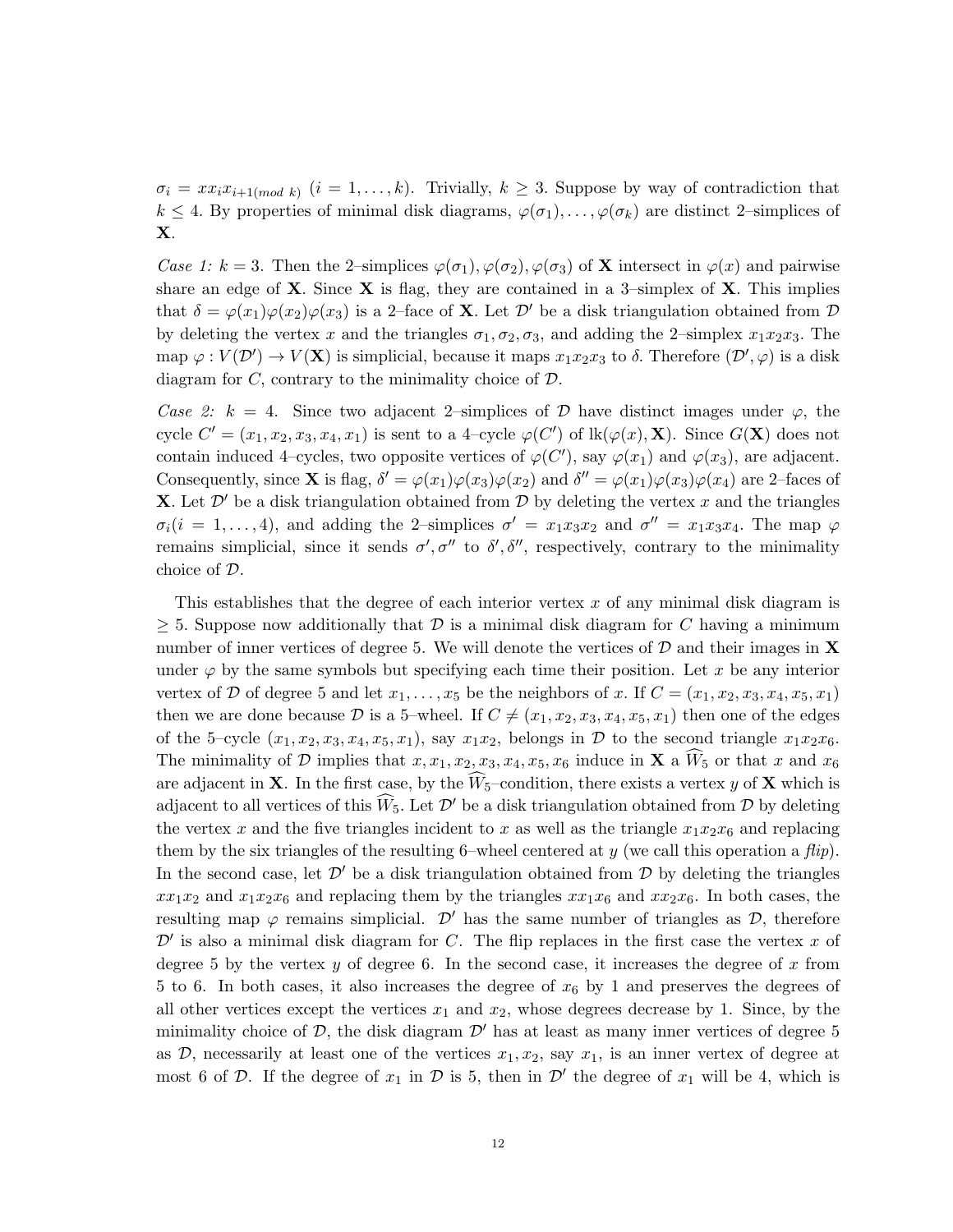impossible by what has been shown above because  $\mathcal{D}'$  is also a minimal disk diagram and  $x_1$ is an interior vertex of  $\mathcal{D}'$ . Hence the degree of  $x_1$  in  $\mathcal D$  is 6 and its neighbors constitute an induced (in  $D$ ) 6–cycle  $(x_6, x_2, x, x_5, u, v, x_6)$ .

Case 1: x and  $x_6$  are not adjacent in **X**. Since **X** does not contain induced  $C_4$  and the minimal disk diagrams for C do not contain interior vertices of degree 3 and 4, it can be easily shown that the images in **X** of the vertices  $x_5, y, x_6, v, u, x_1, x_4$  induce a  $\hat{W}_5$  constituted by the 5– wheel centered at  $x_1$  and the triangle  $x_4yx_5$ . By the  $\widehat{W}_5$ -condition, there exists a vertex z of **X** which is adjacent to all vertices of  $\widehat{W}_5$ . If z is adjacent in **X** with all vertices of the 7–cycle  $(u, v, x_6, x_2, x_3, x_4, x_5, u)$ , then replacing in  $\mathcal D$  the 9 triangles incident to x and  $x_1$ by the 7 triangles of **X** incident to z, we will obtain a disk diagram  $\mathcal{D}''$  for C having less triangles than  $\mathcal{D}$ , contrary to the minimality of  $\mathcal{D}$ . Therefore z is different from x and is not adjacent to one of the vertices  $x_2, x_3$ . Since  $x_1$  and  $x_4$  are not adjacent and both x and z are adjacent to  $x_1, x_4$ , to avoid an induced  $C_4$  we conclude that z is adjacent in **X** to x. If z is not adjacent to  $x_2$ , then, since x and  $x_6$  are not adjacent, we will obtain a  $C_4$  induced by  $x, z, x_6, x_2$ . Thus z is adjacent to  $x_2$ , and therefore z is not adjacent to  $x_3$ . Since both z and  $x_3$  are adjacent to nonadjacent vertices  $x_2$  and  $x_4$ , we will obtain a  $C_4$  induced by  $z, x_2, x_3, x_4$ . This contradiction shows that the degree of  $x_1$  in  $\mathcal D$  is at least 7.

Case 2: x and  $x_6$  are adjacent in **X**. Again, using the fact that the minimal disk diagrams for  $C$  do not contain interior vertices of degree 3 and 4, the fact that  $X$  does not contain induced  $C_4$ , it can be easily shown that  $d(x, u) = 2$ . Therefore the vertices  $x_1, x_2, x_3, x_4, x_5, x, u$  induce a  $W_5$  constituted by the 5–wheel centered at x and the triangle  $x_1ux_5$ . Thus, by the  $\widetilde{W}_5$ – condition, there exists a vertex  $y' \neq x$  containing  $\widehat{W}_5$  in its link. Then considering the minimal disk diagram obtained by the flip exchanging  $x$  and  $y'$  we conclude that the vertices  $u, v, x_6, x_2, y', x_1$  induce a 5-wheel. Together with the vertex  $x_3$  they induce a  $\widetilde{W}_5$ , so that, by  $\widehat{W}_5$ -condition, there exists a vertex z adjacent to all the vertices  $u, v, x_6, x_2, y', x_1, x_3$ . If z is adjacent to  $x_4$  and  $x_5$  then we get a disk diagram for C having less triangles than  $\mathcal{D}$ , which contradicts the minimality of  $\mathcal{D}$ . If z is not adjacent to one of the vertices  $x_4, x_5$  then we also get a contradiction arguing as in Case 1. Therefore, in our case the degree of  $x_1$  in  $\mathcal D$ is also at least 7. This final contradiction shows that all interior vertices of  $D$  have degrees  $\geq 6$ , establishing Claim 1.

From Claim 1 we deduce that any simple cycle C of the underlying graph of  $X$  admits a minimal disk diagram  $\mathcal D$  which is either a 5-wheel or a systolic plane triangulation. We will refer to a degree two boundary vertex v of  $D$  as a *corner of first type* and to a degree three boundary vertex v of  $\mathcal D$  as a *corner of second type*. In the first case, the two neighbors of v are adjacent. In the second case, v and its neighbors in  $\partial \mathcal{D}$  are adjacent to the third neighbor of v. If  $\mathcal D$  is a 5-wheel then it has five corners of second type. Otherwise  $\mathcal D$  is a systolic plane triangulation and we can use the Gauss-Bonnet formula "sum over interior vertices of six minus degree plus sum over boundary vertices of four minus degree equals six times Euler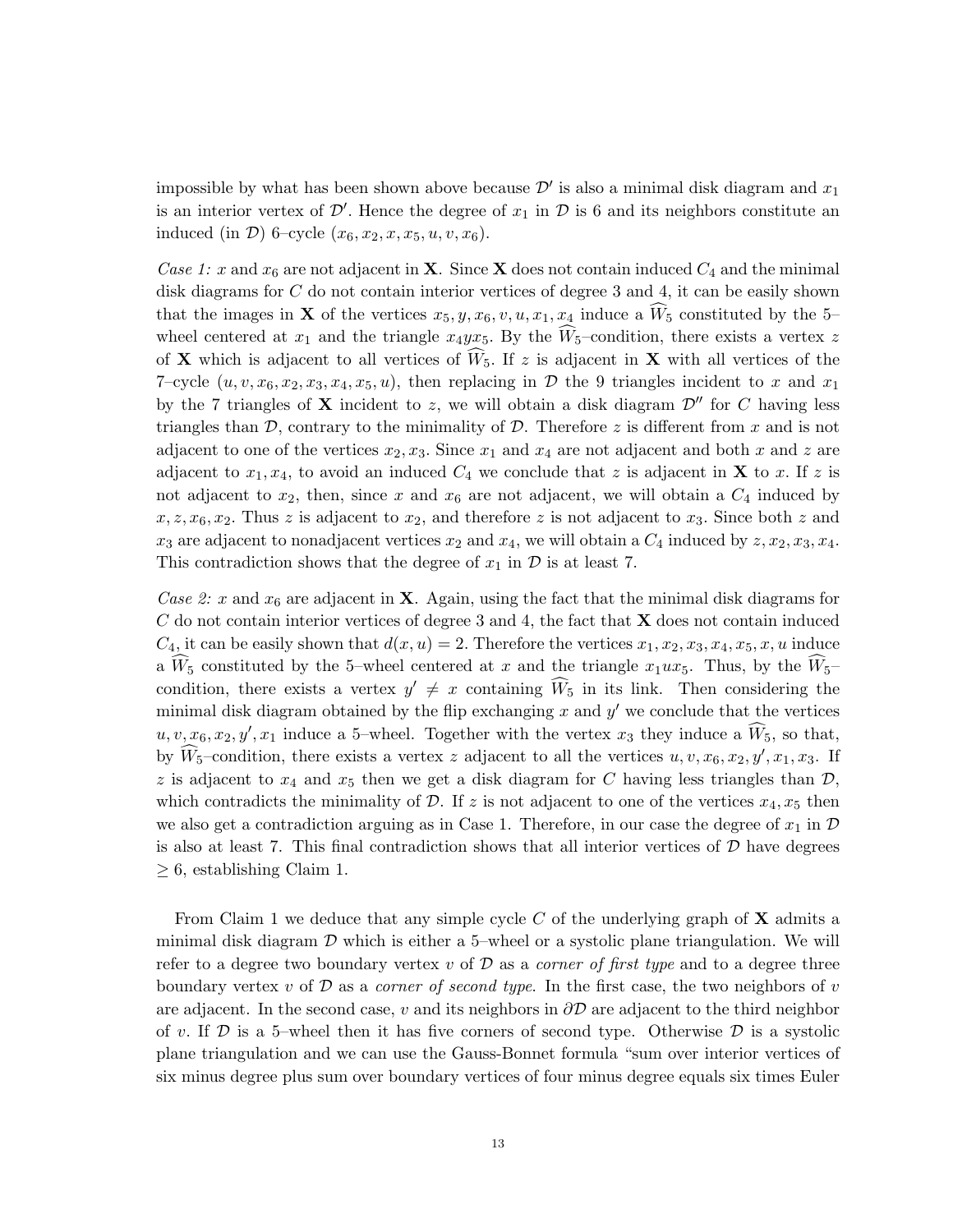characteristic"; see [\[LS01,](#page-27-17) Ch. V.3]. From this formula we infer that  $D$  contains at least three corners, and if  $D$  has exactly three corners then they are all of first type. Furthermore, if  $D$ contains exactly four corners, then at least two of them are corners of first type.

## **Claim 2:**  $G(\mathbf{X})$  is weakly modular, i.e.  $G(\mathbf{X})$  satisfies the triangle and quadrangle conditions.

**Proof of Claim 2:** To verify the triangle condition, let  $u, v, w$  be three vertices with  $1 =$  $d(v, w) \leq d(u, v) = d(u, w) = k$ . We claim that if  $I(u, v) \cap I(u, w) = \{u\}$ , then  $k = 1$ . Suppose not. Pick two shortest paths  $P'$  and  $P''$  joining the pairs u, v and u, w, respectively, such that the cycle C composed of  $P', P''$  and the edge vw has minimal combinatorial area Area $(C)$ among all cycles constituted by the edge vw and shortest paths connecting u with v and w (the choice of v, w implies that C is a simple cycle). Let  $\mathcal D$  be a minimal disk diagram for C satisfying Claim 1. Then either  $\mathcal D$  has a corner x different from  $u, v, w$  or the vertices  $u, v, w$  are the only corners of D. In the second case,  $u, v, w$  are all three corners of first type, therefore the two neighbors of v in C will be adjacent. This means that w will be adjacent to the neighbor of v in P', contrary to  $I(u, v) \cap I(u, w) = \{u\}$ . Thus we can assume that a corner x exists and x is not one of  $u, v$  or w. Without loss of generality we can assume x is on the path  $P'$ . Let y and z be its neighbors on  $P'$ . Note that x cannot be of first type, since otherwise y and z are adjacent, contrary to the assumption that  $P'$  is a shortest path. Thus x is of the second type and there is a vertex p of D adjacent to x, y, z. If we replace in  $P'$  the vertex x by p, we will obtain a new shortest path between u and v. Together with  $P''$  and the edge vw this path forms a cycle  $C'$  whose area is strictly smaller than  $Area(C)$ , contrary to the choice of C. This establishes the triangle condition.

To verify the quadrangle condition, suppose by way of contradiction that we can find distinct vertices  $u, v, w, z$  such that  $v, w \in I(u, z)$  are neighbors of z and  $I(u, v) \cap I(u, w) =$  $\{u\}$ , however u is not adjacent to v and w. Again, select two shortest paths P' and P'' between  $u, v$  and  $u, w$ , respectively, so that the cycle C composed of  $P', P''$  and the edges  $vz$ and  $zw$  has minimum area. Choose a minimal disk  $D$  of  $C$  as in Claim 1. From the initial hypothesis concerning the vertices  $u, v, w, z$  we deduce that  $D$  has at most one corner of first type located at  $u$ . Hence  $\mathcal D$  contains at least four corners of second type. Since one corner  $x$  is distinct from  $u, v, w, z$ , then proceeding in the same way as in the triangle condition case, we will obtain a contradiction with the choice of the paths  $P', P''$ . This shows that u is adjacent to  $v, w$ , establishing the quadrangle condition. This concludes the proof of Claim 2.

By Claim 2 the graph  $G(\mathbf{X})$  is weakly modular. On the other hand, by condition (vii)  $G(X)$  does not contain induced  $C_4$ . This concludes the proof of the implication (vii)⇒(iv) and of the theorem.  $\Box$ 

In the analysis of his construction of locally homogeneous graphs  $H$  having a given regular graph of girth  $\geq 6$  (i.e., 6–large) as a link of each vertex of H, Weetman [\[Wee94\]](#page-27-18) introduced quasitrees as the graphs  $G = (V, E)$  satisfying the following two conditions for each vertex  $v:$  (F1) each vertex  $x \in S_{i+1}(v)$  has one or two adjacent neighbors in  $S_i(v)$ ; (F2) any two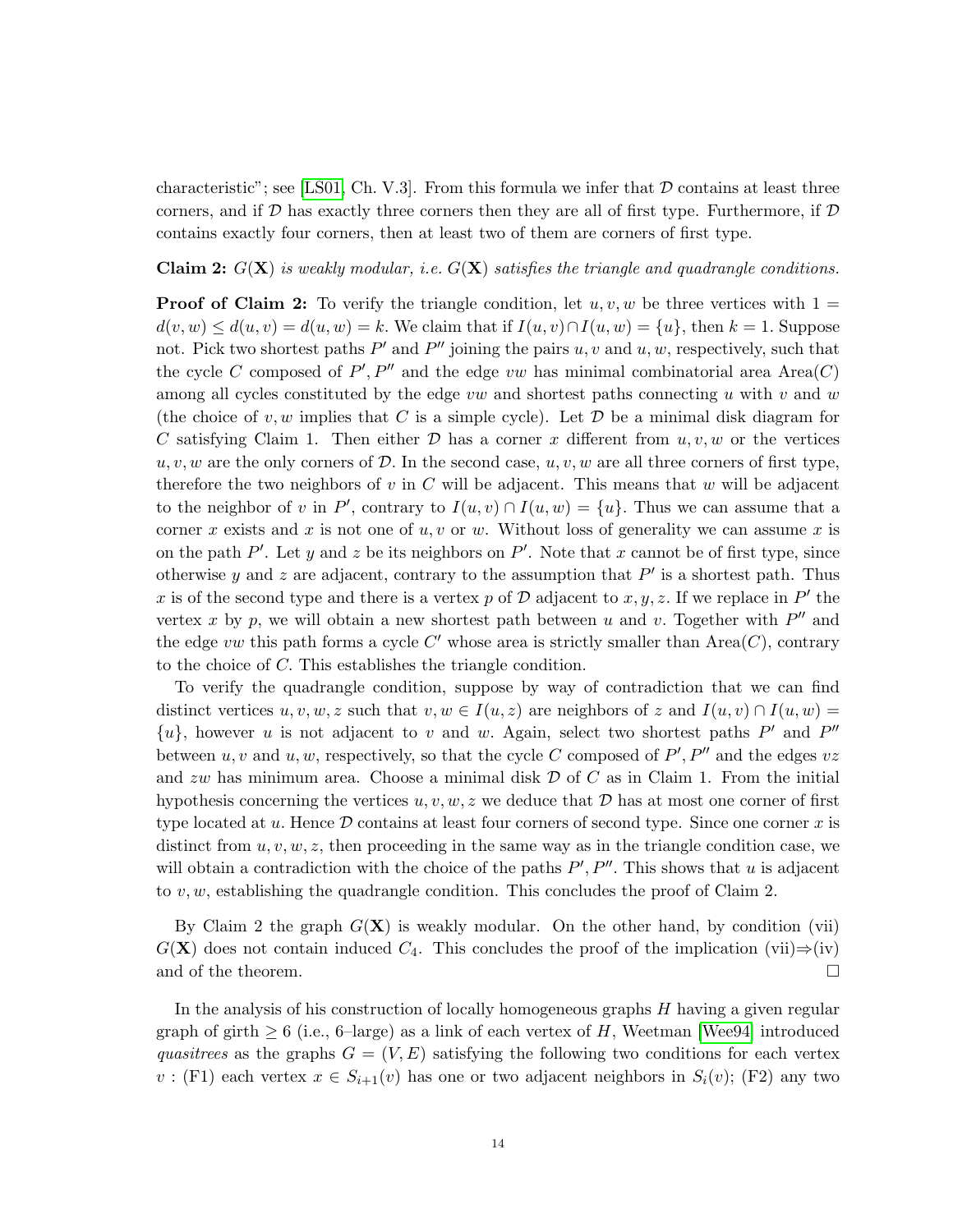adjacent vertices  $x, y \in S_{i+1}(v)$  have a common neighbor  $z \in S_i(v)$ . It can be easily seen that  $(F2)$  is a reformulation of the edge condition  $(E)$  (alias the triangle condition). On the other hand,  $(F1)$  is a particular case of the vertex condition  $(V)$ . From Theorem [3.1\(](#page-7-1)ii) we immediately obtain the following observation:

Corollary 3.2. The simplicial complexes derived from quasitrees are weakly systolic. In particular, quasitrees are weakly bridged graphs.

The 5–wheel is an example of a quasitree which is not a bridged graph, thus not all simplicial complexes derived from quasitrees are systolic.

# 4. Dismantlability of weakly bridged graphs

<span id="page-14-0"></span>In this section, we show that the underlying graphs of weakly systolic complexes are dismantlable and that a dismantling order can be obtained using LexBFS. Then we use this result to deduce several consequences about collapsibility of weakly systolic complexes and fixed simplices. Other consequences of dismantling are given in subsequent sections.

<span id="page-14-1"></span>Theorem 4.1 (LexBFS dismantlability). Any LexBFS ordering of a locally-finite weakly bridged graph G is a dismantling ordering.

Proof. We will establish the result for finite weakly bridged graphs. The proof in the locallyfinite case is completely similar. Let  $v_n, \ldots, v_1$  be the total order returned by the LexBFS starting from the basepoint  $u = v_n$ . Let  $G_i$  be the subgraph of G induced by the vertices  $v_n, \ldots, v_i$ . For a vertex  $v \neq u$  of G, denote by  $f(v)$  its father in the LexBFS tree  $T_u$ , by  $L(v)$ the list of all neighbors of v labeled before v, and by  $\alpha(v)$  the number of v (i.e., if  $v = v_i$ , then  $\alpha(v) = i$ . We decompose the label  $L(v)$  of each vertex v into two parts  $L'(v)$  and  $L''(v)$ : if  $d(v, u) = i$ , then  $L'(v) = L(v) \cap S_{i-1}(u)$  and  $L''(v) = L(v) \cap S_i(u)$ . Notice that in the lexicographic order of  $L(v)$ , all vertices of  $L'(v)$  precede the vertices of  $L''(v)$ ; in particular, the father of v belongs to  $L'(v)$ . The proof of the theorem is a consequence of the following assertion, which we call the fellow traveler property:

Fellow Traveler Property: If v, w are adjacent vertices of G, then their fathers  $v' = f(v)$ and  $w' = f(w)$  either coincide or are adjacent. If v' and w' are adjacent and  $\alpha(w) < \alpha(v)$ , then  $w'$  is adjacent to v and v' is not adjacent to w.

Indeed, if this assertion holds, then we claim that  $v_n, \ldots, v_1$  is a dismantling order. To see this, it suffices to show that any vertex  $v_i$  is dominated in  $G_i$  by its father  $f(v_i)$  in the LexBFS tree  $T_u$ . Pick any neighbor  $v_j$  of  $v_i$  in  $G_i$ . We assert that  $v_j$  coincides or is adjacent to  $f(v_i)$ . This is obviously true if  $f(v_i) = f(v_i)$ . Otherwise, if  $f(v_i) \neq f(v_i)$ , then the Fellow Traveler Property implies that  $f(v_i)$  and  $f(v_j)$  are adjacent and since  $i < j$  that  $v_j$  is adjacent to  $f(v_i)$ . This shows that indeed any LexBFS order is a dismantling order.

Therefore, it remains to prove the Fellow Traveler Property which we establish in the following lemma.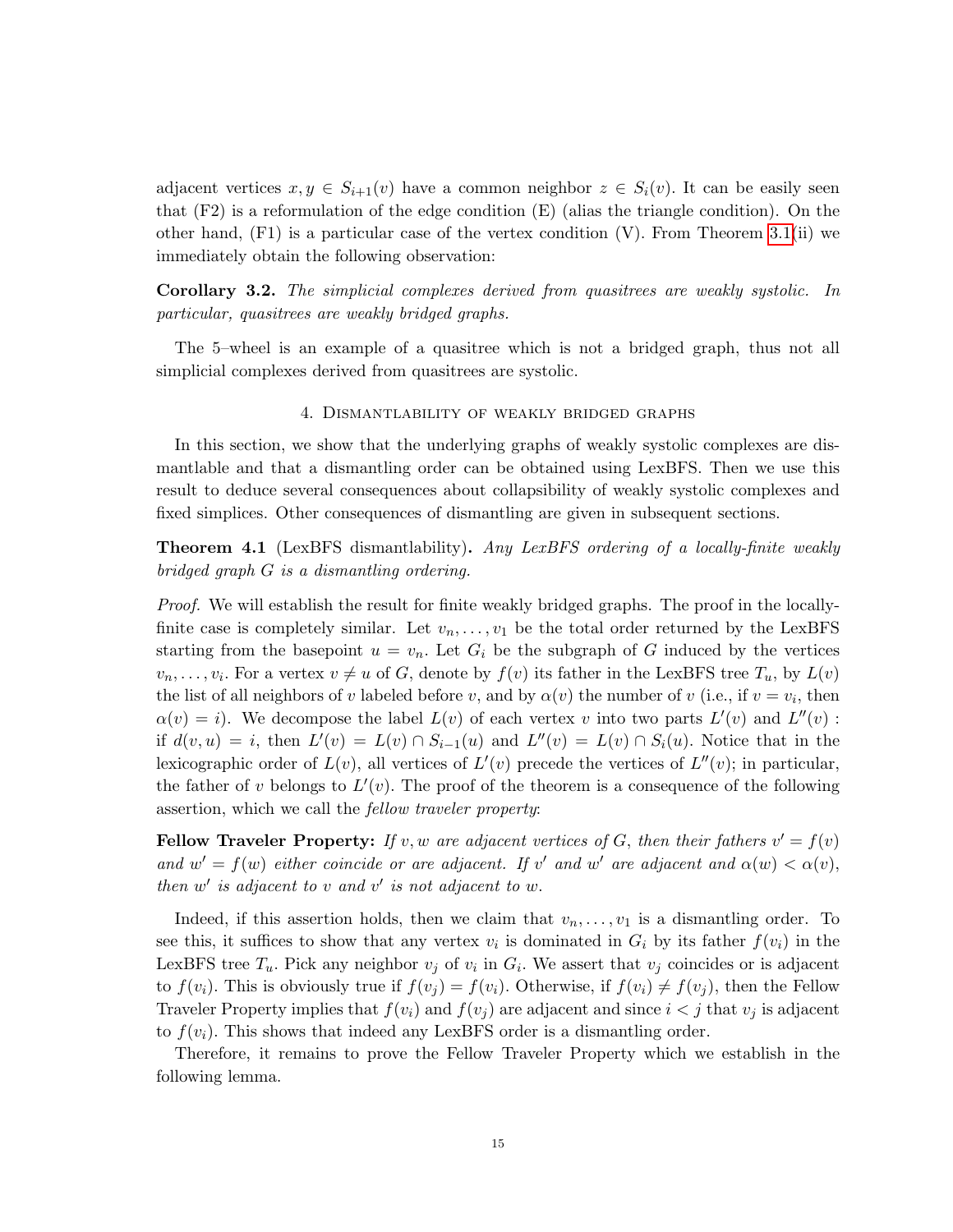## <span id="page-15-0"></span>Lemma 4.2. G satisfies the Fellow Traveler Property.

*Proof of Lemma [4.2.](#page-15-0)* We proceed by induction on  $i + 1 := \max\{d(u, v), d(u, w)\}\.$  We distinguish two cases:  $d(u, v) < d(u, w)$  and  $d(u, v) = d(u, w) = i + 1$ .

Case 1:  $d(u, v) < d(u, w)$ . Then  $v, w' \in I(w, u)$  and since G is thin, we conclude that v and  $w' = f(w)$  either coincide or are adjacent. In the first case we are done because v (and therefore w') is adjacent to its father  $v' = f(v)$ . If v and w' are adjacent, since  $i = d(u, v) = d(u, w')$ , the vertices v' and  $f(w')$  coincide or are adjacent by the induction assumption. Again, if  $v' = f(w')$ , the assertion is immediate. Now suppose that v' and  $f(w')$  are adjacent. Since  $w' = f(w)$  was labeled before v (otherwise the father of w is v and not w'),  $f(w')$  must be labeled before v', therefore by the induction hypothesis we deduce that  $v' = f(v)$  must be adjacent to  $w' = f(w)$ . This concludes the analysis of the case  $d(u, v) < d(u, w)$ .

Case 2:  $d(u, v) = d(u, w) = i + 1$ . Suppose, without loss of generality that  $\alpha(w) < \alpha(v)$ . If the vertices  $v' = f(v)$  and  $w' = f(w)$  coincide, then we are done. If the vertices v' and w' are adjacent, then the vertices  $v, w, w', v'$  define a 4-cycle. Since G is weakly bridged, by Theorem [3.1](#page-7-1) this cycle cannot be induced. Since  $v$  was labeled before  $w$ , the vertex  $v'$  must be labeled before w'. Therefore, if  $v'$  is adjacent to w, then LexBFS will label w from  $v'$  and not from  $w'$ , giving a contradiction. Thus  $v'$  and  $w$  are not adjacent, showing that  $w'$  must be adjacent to  $v$ , establishing the required assertion. So, assume by way of contradiction that the vertices v' and w' are not adjacent in G. Then w' is not adjacent to v, otherwise  $w', v' \in B_i(u)$ and  $v \in I(v', w') \cap S_{i+1}(u)$ , contrary to the convexity of the ball  $B_i(u)$  (similarly, v' is not adjacent to  $w$ ).

Since  $G$  is weakly modular by Theorem [3.1\(](#page-7-1)iii), the triangle condition applied to the vertices  $v, w$ , and u implies that there exists a common neighbor s of v and w located at distance i from u. Denote by S the set of all such vertices s. From the property  $SD_i(u)$  we infer that S is a simplex of **X** (i.e., its vertices are pairwise adjacent in G). Since  $v'$  and  $w'$  do not belong to S, necessarily all vertices of S have been labeled later than  $v'$  and  $w'$  (but obviously before v and w). Pick a vertex s in S with the largest label  $\alpha(s)$  and set  $z := f(s)$ . By the induction assumption applied to the pairs of adjacent vertices  $\{v', s\}$  and  $\{s, w'\}$ , we conclude that the vertices of each of the pairs  $\{f(v'), z\}$  and  $\{z, f(w')\}$  either coincide or are adjacent. Moreover, in all cases, the vertex  $z$  must be adjacent to the vertices  $v'$  and  $w'$ .

**Claim 1:**  $L'(v') = L'(s) = L'(w')$  and z is the father of v' and w'.

**Proof of Claim 1:** Since s was labeled later than  $v'$  and  $w'$ , it suffices to show that  $L'(v') = L'(s)$ . Indeed, if this is the case, then necessarily z is the father of v'. Then, as z is adjacent to w' and  $\alpha(w') < \alpha(v')$ , necessarily z is also the father of w'. Now, if  $L'(w')$ and  $L'(s) = L'(v')$  do not coincide, since  $L'(v')$  lexicographically precedes  $L''(v')$  and  $L'(w')$ precedes  $L''(w')$ , the fact that LexBFS labeled v' before w' means that  $L'(v')$  lexicographically precedes  $L'(w')$ . Since  $L'(s) = L'(v')$ , then necessarily LexBFS would label s before w', a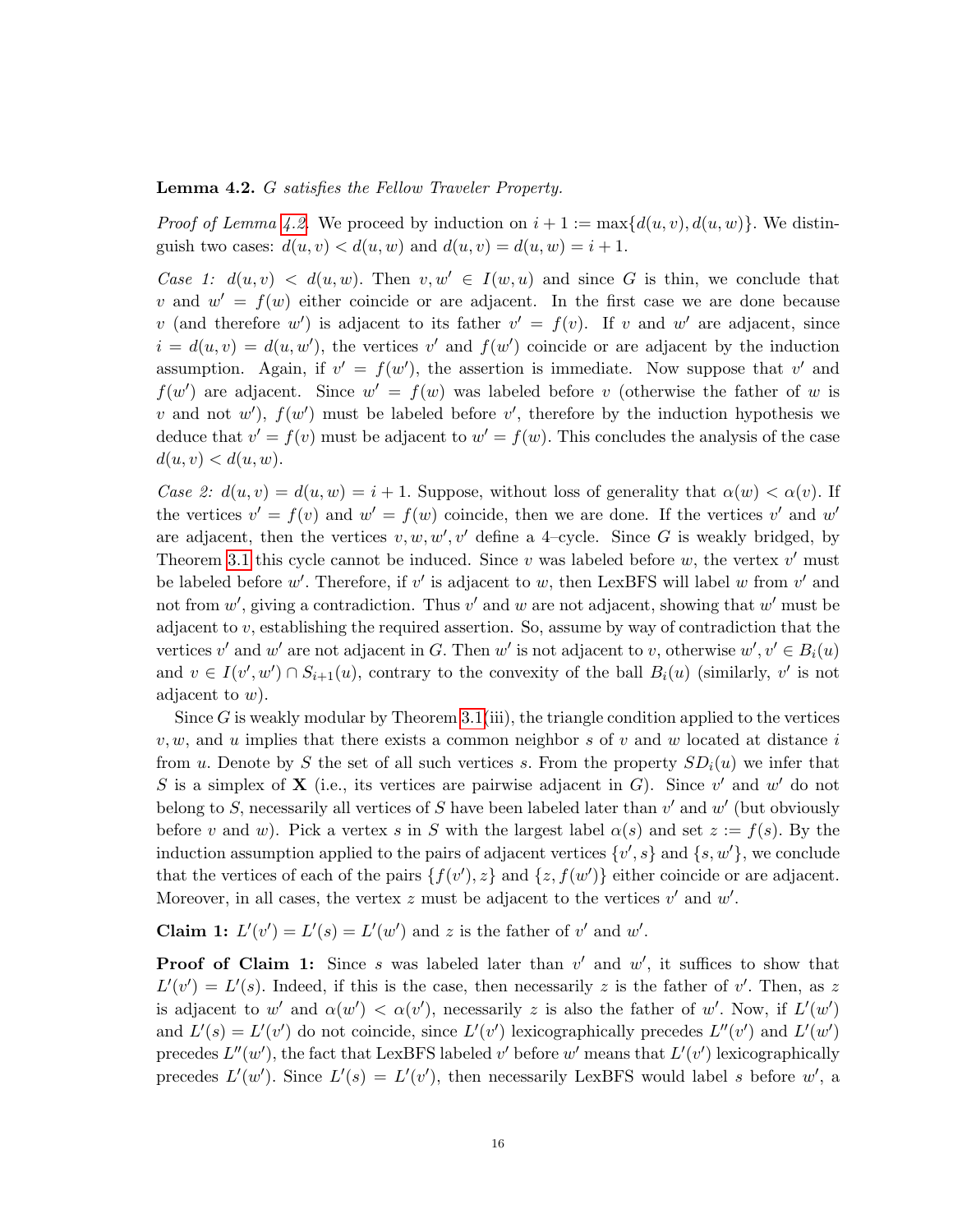contradiction. This shows that the equality of the two labels  $L'(s)$  and  $L'(v')$  implies the equality of the three labels  $L'(v'), L'(s)$ , and  $L'(w')$ .

To show that  $L'(v') = L'(s)$ , since  $\alpha(s) < \alpha(v')$ , it suffices to establish only the inclusion  $L'(v') \subseteq L'(s)$ . Suppose by way of contradiction that there exists a vertex in  $L'(v') \setminus L'(s)$ i.e., a vertex  $x \in S_{i-1}(u)$  which is adjacent to v' but is not adjacent to s. Let x be the vertex of  $L'(v') \setminus L'(s)$  having the largest label  $\alpha(x)$ . Since s was labeled by LexBFS later than v', necessarily any vertex of  $L'(s) \setminus L'(v')$  must be labeled later than x. Notice that x cannot be adjacent to  $w'$ , since otherwise we would obtain an induced 4-cycle formed by the vertices  $v', s, w', x.$  On the other hand x is adjacent to z because both vertices belong to the convex ball  $B_{i-1}(u)$  and both are adjacent to the vertex  $v' \in S_i(u)$ . Since x is not adjacent to v, w, and s, we conclude that the vertices  $v, w, w', z, c', s, x$  induce an extended 5-wheel  $\widehat{W}_5$ . By the  $\widehat{W}_5$ –condition, there exists a vertex t adjacent to all vertices of this  $\widehat{W}_5$ . Notice that  $t \in S_i(u)$ because it is adjacent to  $x \in S_{i-1}(u)$  and  $v \in S_{i+1}(u)$ . Hence  $t \in S$ . By definition, t is adjacent to z. Further, t must be adjacent to any other vertex z' belonging to  $L'(v') \cap L'(s)$ , otherwise we obtain a forbidden 4–cycle. This means that LexBFS will label t before s. Since t belongs to S and  $\alpha(t) > \alpha(s)$ , we obtain a contradiction with the choice of the vertex s. This contradiction concludes the proof of Claim 1.

We continue with the analysis of Case 2. Since  $v'$  and  $w'$  are not adjacent and G does not contain induced 4-cycles, any vertex  $s' \neq s$  adjacent to v' and w' is also adjacent to s. In particular, this shows that  $L''(v') \cap L''(w') \subseteq L''(s)$ . Therefore, if  $L''(w') \subseteq L''(v')$ , then  $L''(w') \subseteq L''(s)$ . Since  $v' \in L''(s) \setminus L''(w')$  and  $L'(s) = L'(w')$  by Claim 1, we conclude that the vertex s must be labeled before w', contrary to the assumption that  $\alpha(s) < \alpha(w')$ . Therefore the set  $B := L''(w') \setminus L''(v')$  is nonempty. Then, since v' was labeled before w' and  $L'(v') = L'(w')$  by Claim 1, we conclude that the set  $A := L''(v') \setminus L''(w')$  is nonempty as well. Let p be the vertex of A with the largest label  $\alpha(p)$  and let q be the vertex of B with the largest label  $\alpha(q)$ . Since LexBFS labeled v' before w' and  $L'(v') = L'(w')$  holds, necessarily  $\alpha(q) < \alpha(p)$  holds. Since  $p \in L''(v')$ , we obtain that  $\alpha(w') < \alpha(v') < \alpha(p)$ . Since  $v' = f(v)$ and  $w' = f(w)$ , this shows that p cannot be adjacent to the vertices v and w. If s is adjacent to p, then  $p \in L''(s)$ . But then from Claim 1 and the inclusion  $L''(v') \cap L''(w') \subseteq L''(s)$  we could infer that LexBFS must label s before w', contrary to the assumption that  $\alpha(s) < \alpha(w')$ . Therefore p is not adjacent to s either. On the other hand, since  $\alpha(v') < \alpha(p)$ , by the induction hypothesis applied to the adjacent vertices p and v', we infer that  $z = f(v')$  must be adjacent to p. Hence the vertices  $v, w, w', z, v', s, p$  induce an extended 5-wheel. By the  $\widehat{W}_5$ -condition, there exists a vertex t adjacent to all these vertices. Since  $C := L'(v') = L'(w')$ and  $d(v', w') = 2$ , to avoid induced 4-cycles, the vertex t must be adjacent to any vertex of C. For the same reason, t must be adjacent to any vertex of  $L''(v') \cap L''(w')$ . Since additionally t is adjacent to the vertex p of A with the highest label, necessarily t will be labeled by LexBFS before  $w'$  and s. Since t is adjacent to v and w, this contradicts the assumption that  $w' = f(w)$ . This shows that the initial assumption that v' and w' are not adjacent lead to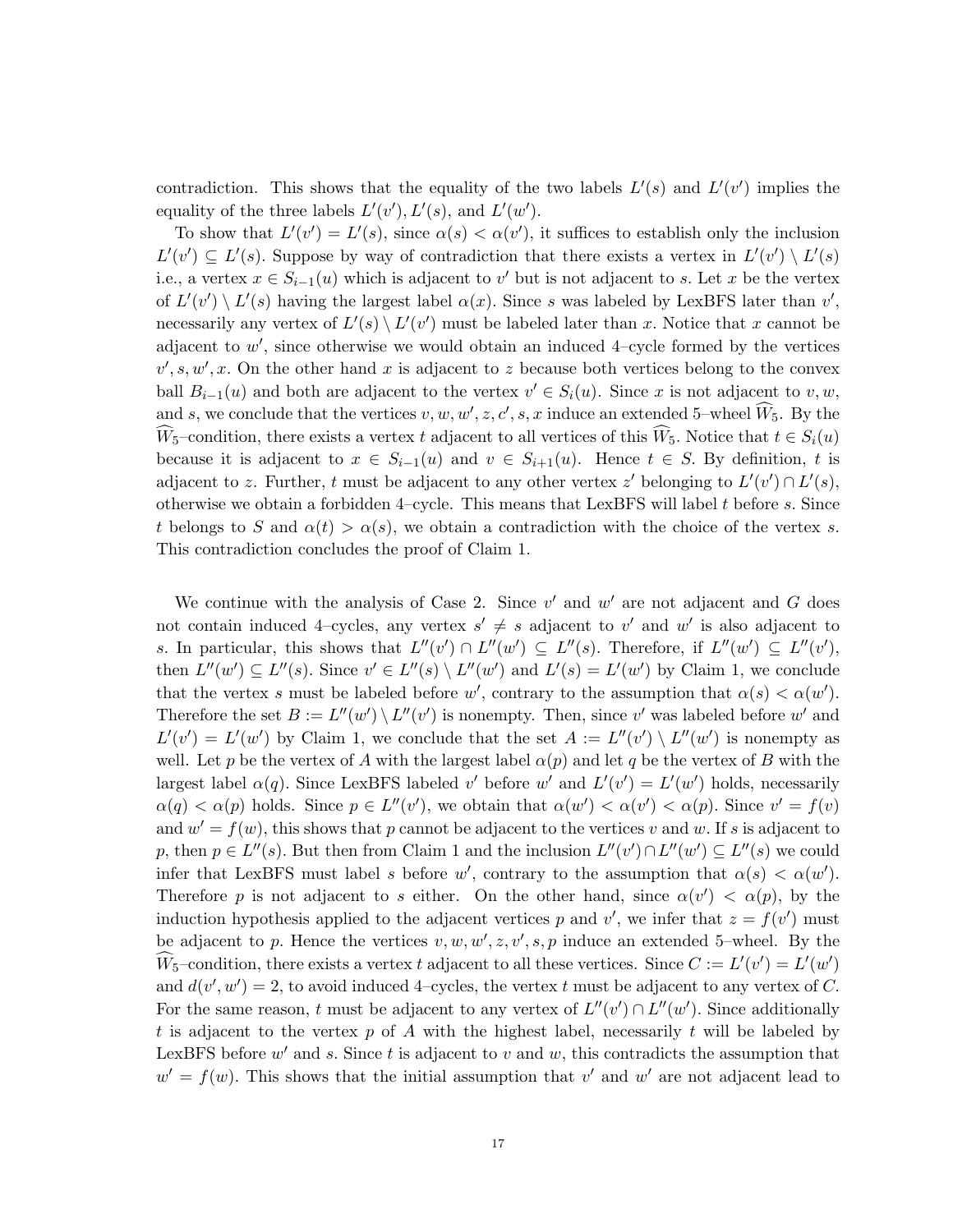a final contradiction. Hence the order returned by LexBFS is indeed a dismantling order of the weakly bridged graph G. This completes the proof of the lemma and of the theorem.  $\Box$ 

**Corollary 4.3.** Locally finite weakly systolic complex **X** and every its Rips complex  $\mathbf{X}_k$  are LC-contractible and therefore collapsible.

Proof. Again we consider only the finite case. To show that any finite weakly systolic complex  $X$  is LC-contractible it suffices to notice that, since  $X$  is a flag complex, the LC-contractibility of **X** is equivalent to the dismantlability of its graph  $G = G(\mathbf{X})$ , and hence the result follows from Theorem [4.1.](#page-14-1)

To show that the Rips complex  $X_k$  is LC-contractible, since  $X_k$  is a flag complex, it suffices to show that its graph  $G(\mathbf{X}_k)$  is dismantlable. From the definition of  $\mathbf{X}_k$ , the graph  $G(\mathbf{X}_k)$ coincides with the kth power  $G^k$  of the underlying graph G of **X**. Now notice that if a vertex v is dominated in G by a vertex v', then v' also dominates v in the graph  $G^k$ . Indeed, pick any vertex x adjacent to v in  $G^k$ . Then  $d(v, x) \leq k$  in G. Let y be the neighbor of v on some shortest path P connecting the vertices v and x in G. Since v' dominates v, necessarily v' is adjacent to y. Hence  $d(v',x) \leq k$  in G, therefore v' is adjacent to x in  $G^k$ . This shows that v is dominated by v' in the graph  $G^k$  as well. Therefore the dismantling order of G returned by LexBFS is also a dismantling order of  $G<sup>k</sup>$ , establishing that the Rips complex  $\mathbf{X}_k$  is LC-contractible.

**Corollary 4.4.** Graphs of Rips complexes  $X_n$  of locally-finite systolic and weakly systolic complexes are dismantlable.

For a locally-finite weakly bridged graph G and integer k we denote by  $G_k$  the subgraph of G induced by the first k labeled vertices  $v_1, \ldots, v_k$  in a LexBFS order with basepoint u, i.e., by the vertices of G with k lexicographically largest labels. For each k, let  $v_k$  be the last labeled vertex of  $G_k$  (notice that  $v_1 = u$ ).

# **Corollary 4.5.** Any  $G_k$  is an isometric weakly bridged subgraph of  $G$ .

*Proof.* First we show that every  $G_k$  is an isometric subgraph of G. Pick two arbitrary vertices x, y of  $G_k$ . For a shortest path P in G between x and y let  $i(P)$  be the least integer i such that P is completely contained in the subgraph  $G_i$ . From the definition of  $i(P)$  it follows that P passes via the vertex  $v_i$  of  $G_i$ . Among all shortest paths between x and y, let  $P^*$  has minimal index  $i(P^*)$ . Let  $k' = i(P^*)$ . If  $k' \leq k$ , then  $P^*$  is contained in  $G_k$  and we are done. So, suppose that  $k' > k$ . Since x, y belong to  $G_k$ ,  $v_{k'} \neq x, y$ . Let  $x', y'$  be the neighbors of  $v_{k'}$  in  $P^*$  such that x' belongs to the portion of  $P^*$  between x and  $v_{k'}$ . Let  $v' = f(v_{k'})$  be the vertex (of  $G_{k'-1}$ ) dominating  $v_{k'}$  in the dismantling order of G. Then v' is adjacent to x' and y'. Therefore, the path Q of G consisting of the portion of  $P^*$  between x and x', the path of length 2  $(x', y', y')$ , and the subpath of  $P^*$  between between y' and y, is a shortest path between x and y. Since  $i(Q) < i(P^*)$ , we obtain a contradiction with minimality of  $i(P^*)$ . This contradiction shows that each  $G_k$  is an isometric subgraph of G. In particular,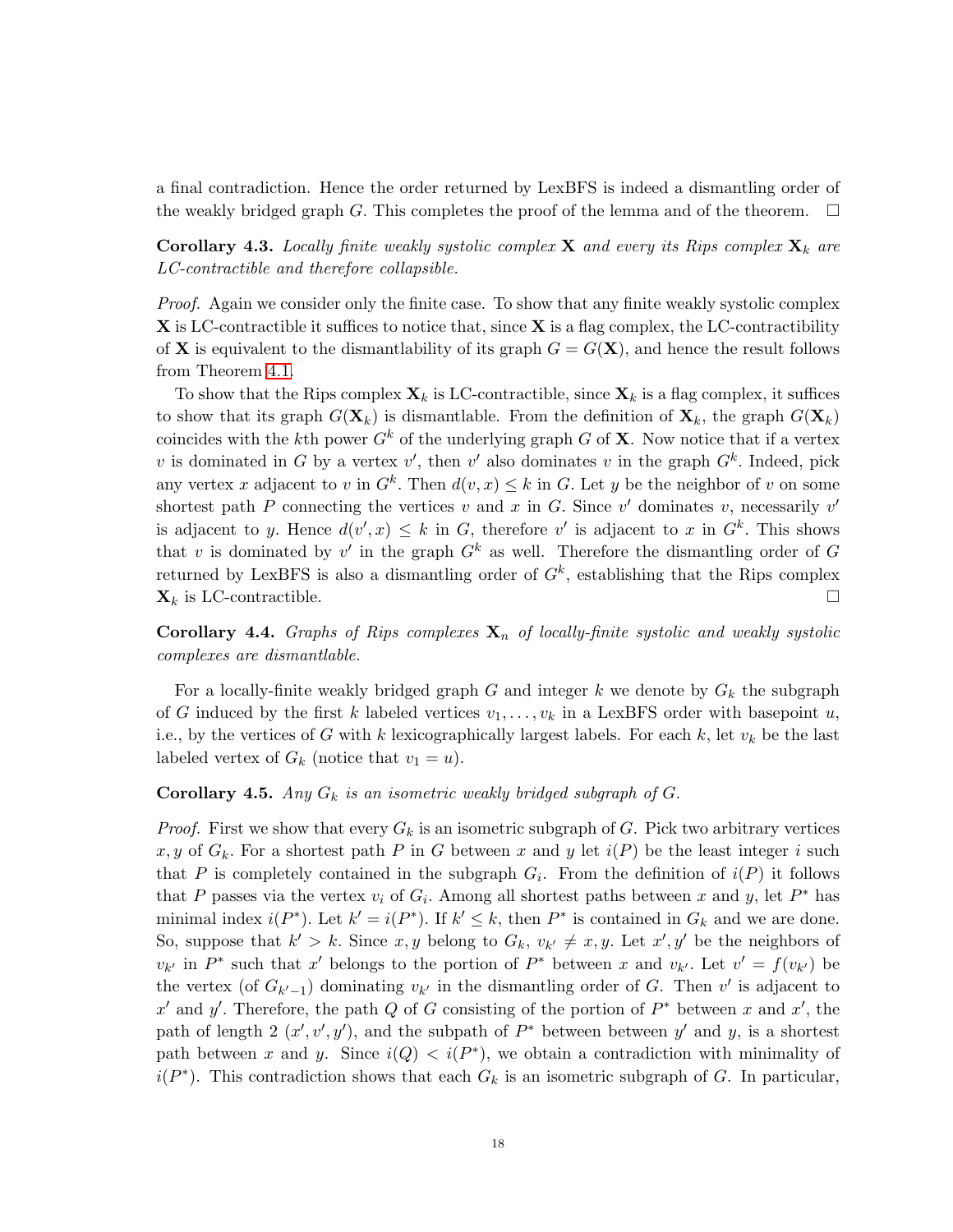this implies that any interval  $I(x, y)$  in  $G_k$  is contained in the interval between x and y in G. Since G is a thin graph, each  $G_k$  is also thin. Moreover, since G is weakly bridged and weakly bridged graphs do not contain embedded isometric cycles of length  $> 5$ ,  $G_k$ , as an isometric subgraph of G, does not contain such isometric cycles either. All balls of a graph are convex if and only if this graph is thin and does not contain embedded isometric cycles of length  $> 5$ ; cf. [\[SC83,](#page-27-1) Theorem 2] and [\[FJ87,](#page-26-3) Theorem 2.2]. Hence, each  $G_k$  is a graph with convex balls.

To complete the proof that each graph  $G_k$  is weakly bridged, by Theorem [3.1\(](#page-7-1)vi) it remains to show that any induced 5–cycle C of  $G_k$  is included in a 5–wheel. Suppose by the induction assumption that this is true for  $G_{k-1}$ . Therefore C must contain the last labeled vertex of  $G_k$ . Denote this vertex by v and let  $x, y$  be the neighbors of v in C. Since C is induced, necessarily  $v'$  is adjacent to x and y but distinct from these vertices. Denote by  $C'$  the 5-cycle obtained by replacing in C the vertex v by  $v'$ . If C' is not induced, then v' will be adjacent to a third vertex of C, and since  $G_k$  does not contain induced 4-cycles, v' will be adjacent to all vertices of  $C$ , showing that  $C$  extends to a 5-wheel. So, suppose that  $C'$  is induced. Applying the induction hypothesis to  $G_{k-1}$ , we conclude that C' extends to a 5-wheel in  $G_{k-1}$ . Let w be the central vertex of this wheel. To avoid a 4-cycle induced by the vertices  $x, y, v$ , and  $w$ , necessarily v and w must be adjacent. Hence C extends in  $G_k$  to a 5-wheel centered at w. This establishes that  $G_k$  is indeed weakly bridged.  $\Box$ 

A simplicial map on a simplicial complex **X** is a map  $\varphi: V(\mathbf{X}) \to V(\mathbf{X})$  such that for all  $\sigma \in \mathbf{X}$  we have  $\varphi(\sigma) \in \mathbf{X}$ . A homomorphism of a graph  $G = (V, E)$  is a simplicial map on a one-dimensional simplicial complex G. A simplicial map fixes a simplex  $\sigma \in \mathbf{X}$  if  $\varphi(\sigma) = \sigma$ . Every simplicial map on **X** is a homomorphism of its graph  $G(\mathbf{X})$ . Every homomorphism of a graph G is a simplicial map on its clique complex  $X(G)$ . Therefore, if X is a flag complex, then the set of simplicial maps of  $X$  coincides with the set of homomorphisms of its graph  $G(X)$ . It is well know (see, for example, [\[HN04,](#page-26-11) Theorem 2.65]) that any homomorphism of a finite dismantlable graph to itself fixes some clique. From Theorem [4.1](#page-14-1) we know that the graphs of weakly systolic complexes as well as the graphs of their Rips complexes are dismantlable. Therefore from the preceding discussion we obtain:

**Corollary 4.6.** Let **X** be a finite weakly systolic complex. Then any simplicial map of **X** to itself or of its Rips complex  $\mathbf{X}_k$  to itself fixes some simplex of the respective complex. Any homomorphism of  $G = G(\mathbf{X})$  to itself fixes some clique.

#### 5. Fixed point theorem

<span id="page-18-0"></span>In this section, we establish the fixed point theorem (Theorem C from Introduction). We start with two auxiliary results. The first one is an easy corollary of Theorem [4.1:](#page-14-1)

<span id="page-18-1"></span>**Lemma 5.1** (Strictly dominated vertex). Let  $X$  be a finite weakly systolic complex. Then either  $X$  is a single simplex or it contains two vertices v, w such that v is strictly dominated by w, i.e.,  $B_1(v) \subsetneq B_1(w)$ .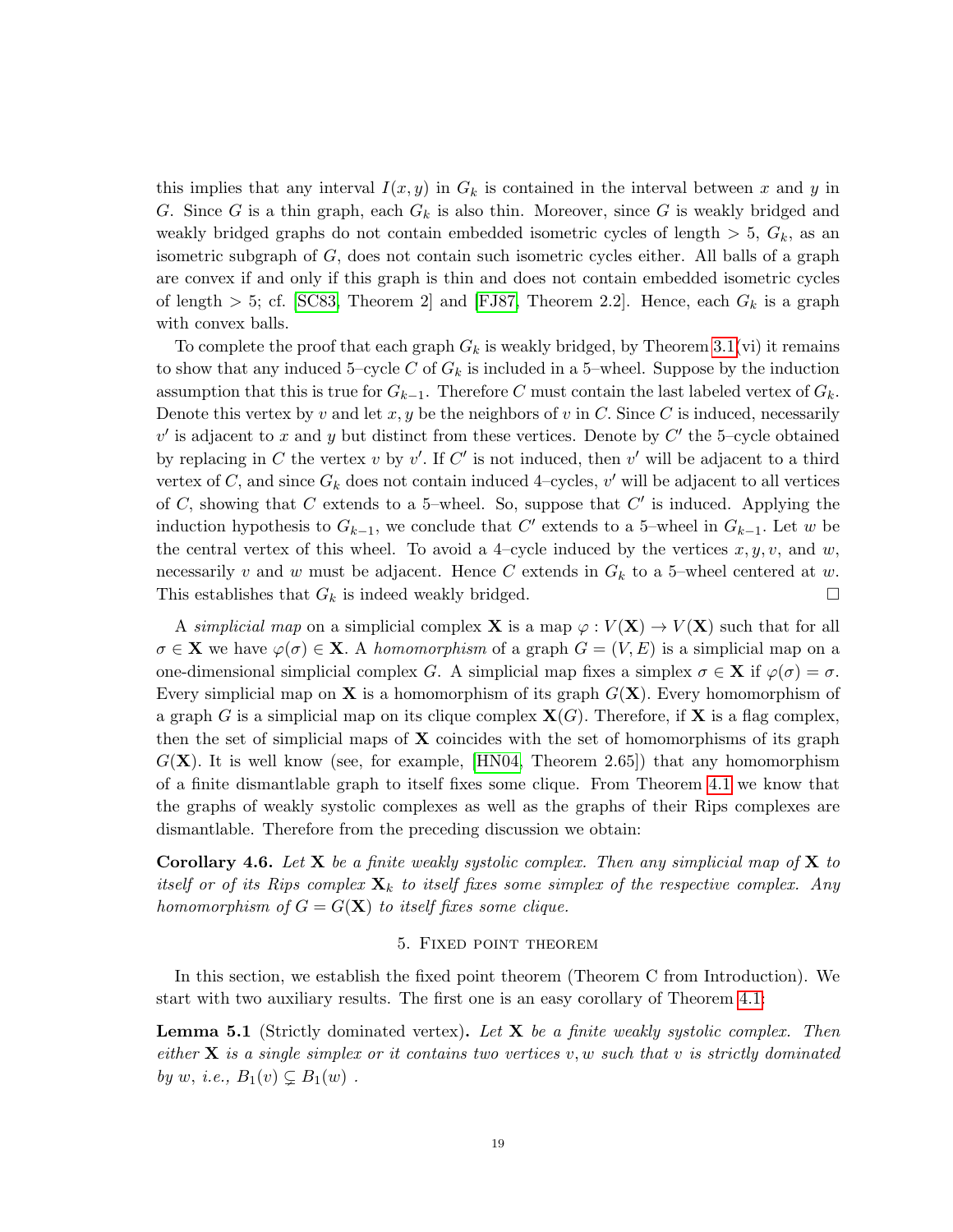*Proof.* Let v be the last vertex of **X** labeled by LexBFS which started at vertex  $u$  (see Theorem [4.1\)](#page-14-1). If  $d(u, v) = 1$ , then the construction of our ordering implies that  $B_1(u) = V(\mathbf{X})$ . Hence, either there exists a vertex w, such that  $B_1(w) \subsetneq V(\mathbf{X}) = B_1(u)$ , and we are done, or every two vertices of **X** are adjacent, i.e., **X** is a simplex. Now suppose that  $d(u, v) \geq 2$ . Let w be the father of v and let z be the father of w. From Theorem [4.1](#page-14-1) we know that  $B_1(v) \subseteq B_1(w)$ . Since  $d(u, v) = d(u, w) + 1 \geq 2$ , we conclude that  $u \neq w$  and that  $z \in B_1(w) \setminus B_1(v)$ . Hence  $B_1(v)$  is a proper subset of  $B_1(w)$ .

<span id="page-19-1"></span>**Lemma 5.2** (Elementary LC-reduction). Let **X** be a finite weakly systolic complex. Let v, w be two vertices such that  $B_1(v)$  is a proper subset of  $B_1(w)$ . Then the full subcomplex  $\mathbf{X}_0$  of  $\bf{X}$  spanned by all vertices of  $\bf{X}$  except v is weakly systolic.

*Proof.* It is easy to see that  $\mathbf{X}_0$  is simply connected (see also the discussion in Section [2.3\)](#page-6-0). Thus, by condition (vii) of Theorem [3.1,](#page-7-1) it suffices to show that  $\mathbf{X}_0$  does not contain induced 4–cycles and satisfies the  $\widehat{W}_5$ –condition. Since, by Theorem [3.1,](#page-7-1) **X** does not contain induced  $C_4$ , the same is true for its full subcomplex  $\mathbf{X}_0$ . Let  $W_5 \subseteq \mathbf{X}_0$  be a given 5–wheel plus a triangle as defined in Section [3.](#page-7-0) By Theorem [3.1](#page-7-1) there exists a vertex  $v' \in \mathbf{X}$  adjacent in **X** to all vertices of  $\widehat{W}_5$ . If  $v' \neq v$  then  $v' \in \mathbf{X}_0$  and if  $v' = v$  then  $\widehat{W}_5 \subseteq \text{lk}(w, \mathbf{X}_0)$ . In both cases all vertices of  $\widehat{W}_5$  are adjacent to a vertex of  $\mathbf{X}_0$ :  $\widehat{W}_5$  is coned to v in one case and to w in the other. Thus  $\mathbf{X}_0$  also satisfies the  $\widehat{W}_5$ -condition and hence the lemma follows. the other. Thus  $\mathbf{X}_0$  also satisfies the  $\widetilde{W}_5$ -condition and hence the lemma follows.

<span id="page-19-2"></span>**Theorem 5.3** (The fixed point theorem). Let G be a finite group acting by simplicial automorphisms on a locally-finite weakly systolic complex **X**. Then there exists a simplex  $\sigma \in \mathbf{X}$ which is invariant under the action of G.

*Proof.* Let **X'** be the subcomplex of **X** spanned by the convex hull of the set  $Gz = \{gz :$  $g \in G$ , for an arbitrary vertex z. Since Gz is finite and, by Theorem [3.1\(](#page-7-1)v), balls in **X** are convex,  $X'$  is a bounded full subcomplex of  $X$ . Since X is locally-finite,  $X'$  is finite. Moreover, as a convex subcomplex of a weakly systolic complex,  $X'$  is itself weakly systolic. Clearly  $X'$ is also  $G$ –invariant. Thus there exists a minimal finite non-empty  $G$ –invariant subcomplex  $\mathbf{X}_0$  of  $\mathbf{X}$ , that is itself weakly systolic. We assert that  $\mathbf{X}_0$  must be a single simplex.

Assume by way of contradiction that  $X_0$  is not a simplex. Then, by Lemma [5.1,](#page-18-1)  $X_0$ contains two vertices  $v, w$  such that  $B_1(v) \subsetneq B_1(w)$  (i.e., v is a strictly dominated vertex). Since the strict inclusion of 1–balls is a transitive relation and  $\mathbf{X}_0$  is finite, there exists a finite set S of strictly dominated vertices of  $X_0$  with the following property: for a vertex  $x \in S$ there is no vertex y with  $B_1(y) \subsetneq B_1(x)$ . Let  $\mathbf{X}'_0$  be the full subcomplex of  $\mathbf X$  spanned by  $V(\mathbf{X}_0) \setminus S$ . It is clear that  $\mathbf{X}'_0$  is a non-empty G-invariant proper subcomplex of  $\mathbf{X}_0$ . By Lemma [5.2,](#page-19-1)  $\mathbf{X}'_0$  is weakly systolic. This contradicts the minimality of  $\mathbf{X}_0$  and thus shows that  $X_0$  has to be a simplex.

<span id="page-19-0"></span>Corollary 5.4 (Conjugacy classes of finite subgroups). Let G be a group acting geometrically by automorphisms on a weakly systolic complex  $\bf{X}$  (i.e. G is weakly systolic). Then G contains only finitely many conjugacy classes of finite subgroups.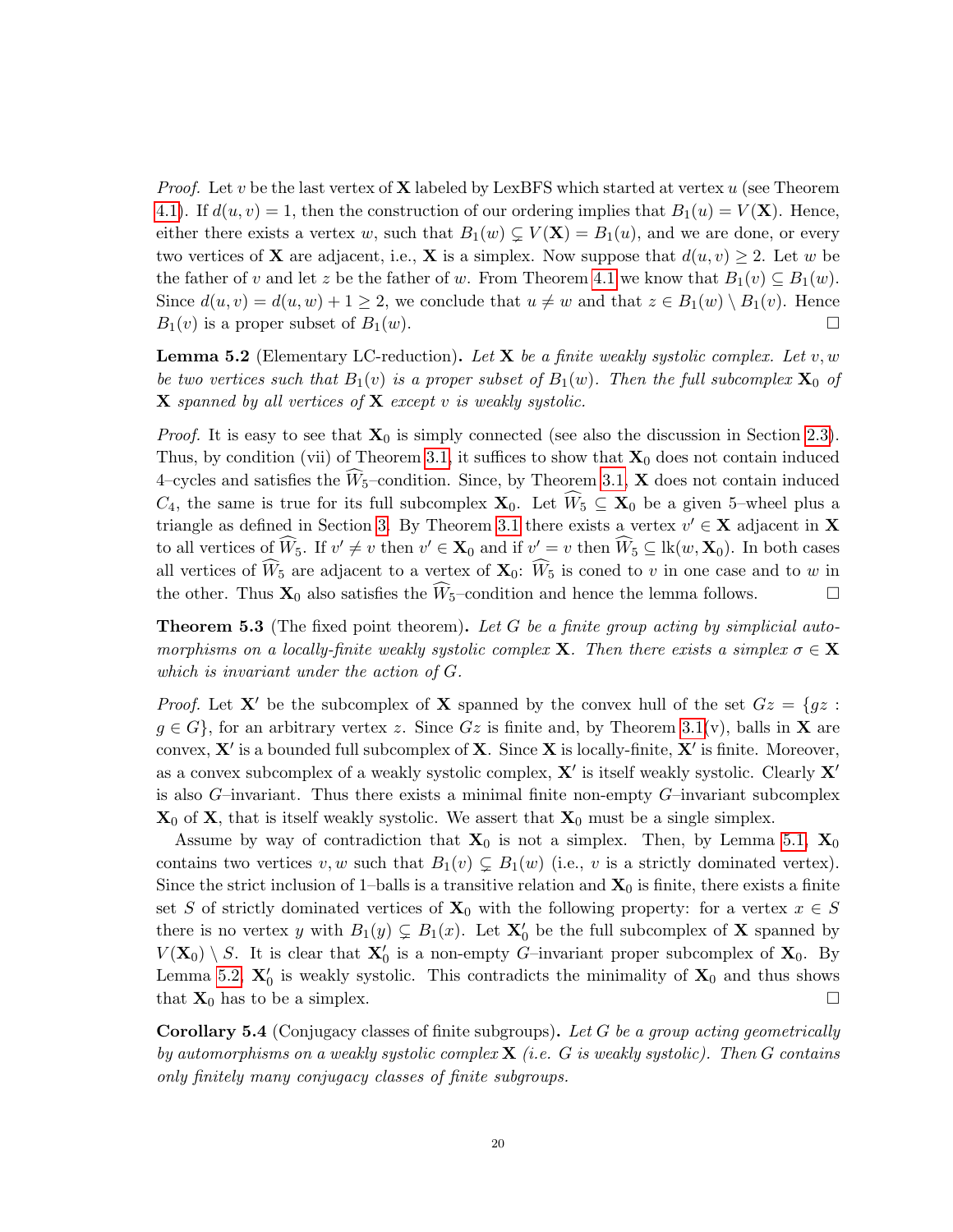Proof. Suppose by way of contradiction that we have infinitely many conjugacy classes of finite subgroups represented by  $H_1, H_2, \ldots \leq G$ . Since G acts geometrically on **X**, there exists a compact subset  $K \subseteq V(\mathbf{X})$  with  $\bigcup_{g \in G} gK = \mathbf{X}$ . For  $i = 1, 2, \ldots$ , let  $\sigma_i$  be an  $H_i$ -invariant simplex of **X** (whose existence is assured by the fixed point Theorem [5.3\)](#page-19-2) and let  $g_i \in G$  be such that  $g_i(\sigma_i) \cap K \neq \emptyset$ . Then  $g_i(\sigma_i)$  is  $g_i H_i g_i^{-1}$  invariant and  $\bigcup_i g_i H_i g_i^{-1}$  is infinite. But for every element  $g \in \bigcup_i g_i H_i g_i^{-1}$  we have  $g(B_1(K)) \cap B_1(K) \neq \emptyset$ , a contradiction with the properness of the G–action on  $X$ .

#### 6. Contractibility of the fixed point set

The aim of this section is to prove that for a group acting on a weakly systolic complex its fixed point set is contractible (Proposition [6.6\)](#page-22-0). As explained in the Introduction, this result implies Theorem E asserting that weakly systolic complexes are models for EG for groups acting on them properly.

Our proof closely follows Przytycki's proof of an analogous result for the case of systolic complexes [\[Prz09\]](#page-27-8). There are however minor technical difficulties. In particular, since balls around simplices in weakly systolic complexes need not to be convex, we have to work with other convex objects that are defined as follows. For a simplex  $\sigma$  of a simplicial complex **X**, set  $K_0(\sigma) = \sigma$  and  $K_i(\sigma) = \bigcap_{v \in \sigma} B_i(v)$  for  $i = 1, 2, \ldots$ 

**Lemma 6.1** (Properties of  $K_i(\sigma)$ ). Let  $\sigma$  be a simplex of a weakly systolic complex **X**. Then, for  $i = 0, 1, 2, \ldots, K_i(\sigma)$  is convex and  $K_{i+1}(\sigma) \subseteq B_1(K_i(\sigma)).$ 

*Proof.* Trivially,  $K_0(\sigma) = \sigma$  is convex. For  $i > 0$ ,  $K_i(\sigma)$  is the intersection of the balls  $B_i(v), v \in \sigma$ . By Theorem [3.1,](#page-7-1) balls around vertices are convex, whence  $K_i(\sigma)$  is convex as well. To establish the inclusion  $K_{i+1}(\sigma) \subseteq B_1(K_i(\sigma))$ , pick any vertex  $w \in K_{i+1}(\sigma)$ . Let  $l = d(w, \sigma) - 1$  and denote by  $\sigma_0$  the metric projection of w in  $\sigma$ . By the property  $SD_l(w)$ , there exists a vertex  $z \in S_l(w)$  adjacent to all vertices of the simplex  $\sigma_0$ . Let w' be a neighbor of w in the interval  $I(w, z)$ . Then obviously  $d(w', \sigma) = l$  and therefore  $\sigma_0$  is the metric projection of w' in  $\sigma$ . Since  $d(w', v) = d(w, v) - 1$  for any vertex  $v \in \sigma$  and  $w \in K_{i+1}(\sigma)$ , we conclude that  $w' \in K_i(\sigma)$ , whence  $w \in B_1(w') \subseteq B_1(K_i(\sigma))$ .

We recall now two general results that were proved in  $[Prz09]$  and which will be important in the proof of Proposition [6.6.](#page-22-0)

<span id="page-20-0"></span>**Proposition 6.2** ([\[Prz09,](#page-27-8) Proposition 4.1]). If C, D are posets and  $F_0, F_1: \mathcal{C} \to \mathcal{D}$  are functors such that for each object c of C we have  $F_0(c) \leq F_1(c)$ , then the maps induced by  $F_0$ ,  $F_1$ on the geometric realizations of  $C, D$  are homotopic. Moreover this homotopy can be chosen to be constant on the geometric realization of the subposet of C of objects on which  $F_0$  and  $F_1$  agree.

<span id="page-20-1"></span>**Proposition 6.3** ([\[Prz09,](#page-27-8) Proposition 4.2]). Let  $F_0: \mathcal{C}' \to \mathcal{C}$  be the functor from the flag poset  $\mathcal{C}'$  of a poset  $\mathcal C$  into the poset  $\mathcal C$ , assigning to each object of  $\mathcal C'$ , which is a chain of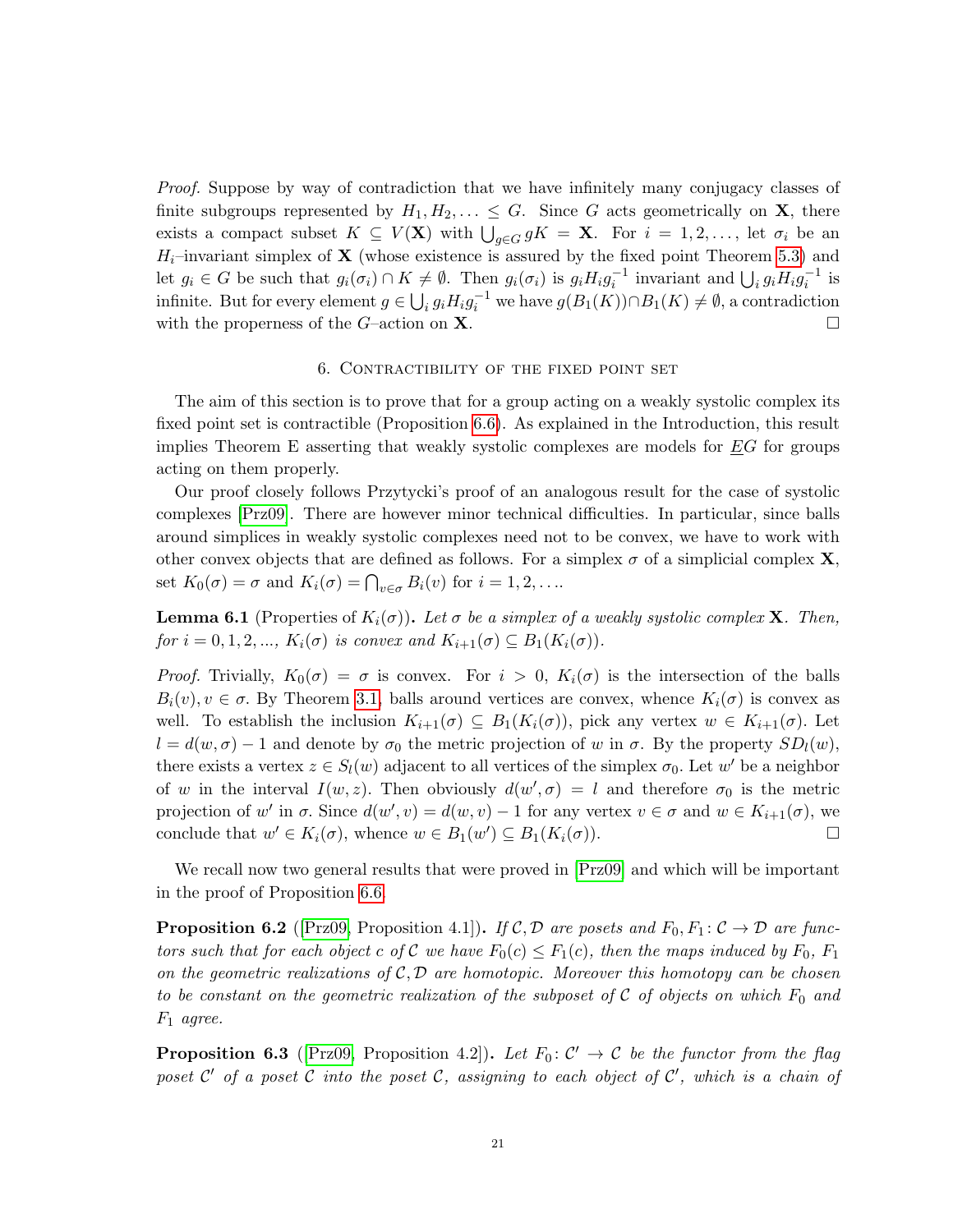objects of C, its minimal element. Then the map induced by  $F_0$  on geometric realizations of  $\mathcal{C}', \mathcal{C}'$  (that are homeomorphic in a canonical way) is homotopic to identity.

The following property of flag complexes will be crucial in the definition of expansion by projection below. It says that in the weakly systolic case we can define projections on convex subcomplexes the same way as projections on balls.

**Lemma 6.4** (Projections on convexes). Let **X** be a weakly systolic complex and let Y be its convex subset. If a simplex  $\sigma$  belongs to  $S_1(Y)$ , i.e.  $\sigma \subseteq B_1(Y)$  and  $\sigma \cap Y = \emptyset$ , then  $\tau := \text{lk}(\sigma, \mathbf{X}) \cap Y$  is a single nonempty simplex.

*Proof.* First, assuming that  $\tau$  is nonempty, we show that it is a single simplex. By definition of links,  $\tau$  consists of all vertices v of Y adjacent in  $G(\mathbf{X})$  to all vertices of  $\sigma$ . Since the set Y is convex and  $\sigma$  is disjoint from Y, necessarily the vertices of  $\tau$  are pairwise adjacent. As **X** is a flag complex,  $\tau$  is a simplex of **X**.

By induction on the dimension m of  $\sigma$  we will prove that  $\tau$  is nonempty. The claim is clear for  $m = 0$ . Now we show it for  $m = 1$ . Let  $\sigma$  be an edge  $x_1x_2$ . Let  $y_1, y_2 \in Y$  be adjacent to  $x_1, x_2$ , respectively. By convexity of Y we have that  $d(y_1, y_2) \leq 2$ . If  $y_1 = y_2$ , then  $y_1 \in \tau$  and we are done. If  $d(y_1, y_2) = 1$  then, since there are no induced 4-cycles in **X** (cf. Theorem [3.1\)](#page-7-1),  $y_1$  is adjacent to  $x_2$  or  $y_2$  is adjacent to  $x_1$ . Consequently, one of the vertices  $y_1, y_2$  belongs to  $\tau$ . If  $d(y_1, y_2) = 2$ , then there exists  $y \in Y$  adjacent to both  $y_1$  and  $y_2$ . By Theorem [3.1,](#page-7-1) the 5-cycle  $(x_1, x_2, y_2, y, y_1, x_1)$  is either not a full subcomplex, or it is contained in a 5–wheel. In both cases one easily finds a vertex in Y adjacent to both  $x_1, x_2$ and thus belonging to  $\tau$ .

Now, we turn to the induction step. Assume that  $lk(\sigma, \mathbf{X}) \cap Y \neq \emptyset$  for all  $\sigma$  of dimension at most  $m-1$ . We show that it is true for dimension  $m \geq 2$ . Let  $x_1, x_2, \ldots, x_{m+1}$  be the vertices of  $\sigma$ . Let  $\sigma_i := \sigma \setminus \{x_i\}, i = 1, \ldots, m + 1$ . By the induction assumption, for each  $\sigma_i$ there exists a vertex  $y_i \in Y$  such that  $\sigma_i \cup \{y_i\}$  is a simplex of **X**. Pick any two indices  $i \neq j$ . Then  $\sigma_i \cap \sigma_j \neq \emptyset$  because  $m + 1 \geq 3$ . Since  $y_i, y_j \in Y$  and Y is convex, this implies that  $y_i$ and  $y_j$  are adjacent. Then either  $y_i$  is adjacent to  $x_i$  or  $y_j$  is adjacent to  $x_j$ , otherwise the vertices  $x_i, x_j, y_i, y_j$  induce a forbidden 4-cycle. In both cases we will obtain a vertex of Y adjacent to all vertices of  $\sigma$ , showing that  $\tau \neq \emptyset$ .

We will call the simplex  $\tau$  as in the lemma above the *projection of*  $\sigma$  on Y. Now we are in position to define the following notion introduced (in a more general version) by Przytycki [\[Prz09,](#page-27-8) Definition 3.1] in the systolic case. Let Y be a convex subset of a weakly systolic complex **X** and let  $\sigma$  be a simplex in  $B_1(Y)$ . The expansion by projection  $e_Y(\sigma)$  of  $\sigma$  is a simplex in  $B_1(Y)$  defined in the following way: if  $\sigma \subseteq Y$ , then  $e_Y(\sigma) = \sigma$ , otherwise  $e_Y(\sigma)$  is the join of  $\sigma \cap S_1(Y)$  and its projection on Y. A version of the following simple lemma was proved in [\[Prz09\]](#page-27-8) in the systolic case. Its proof given there is valid also in our case.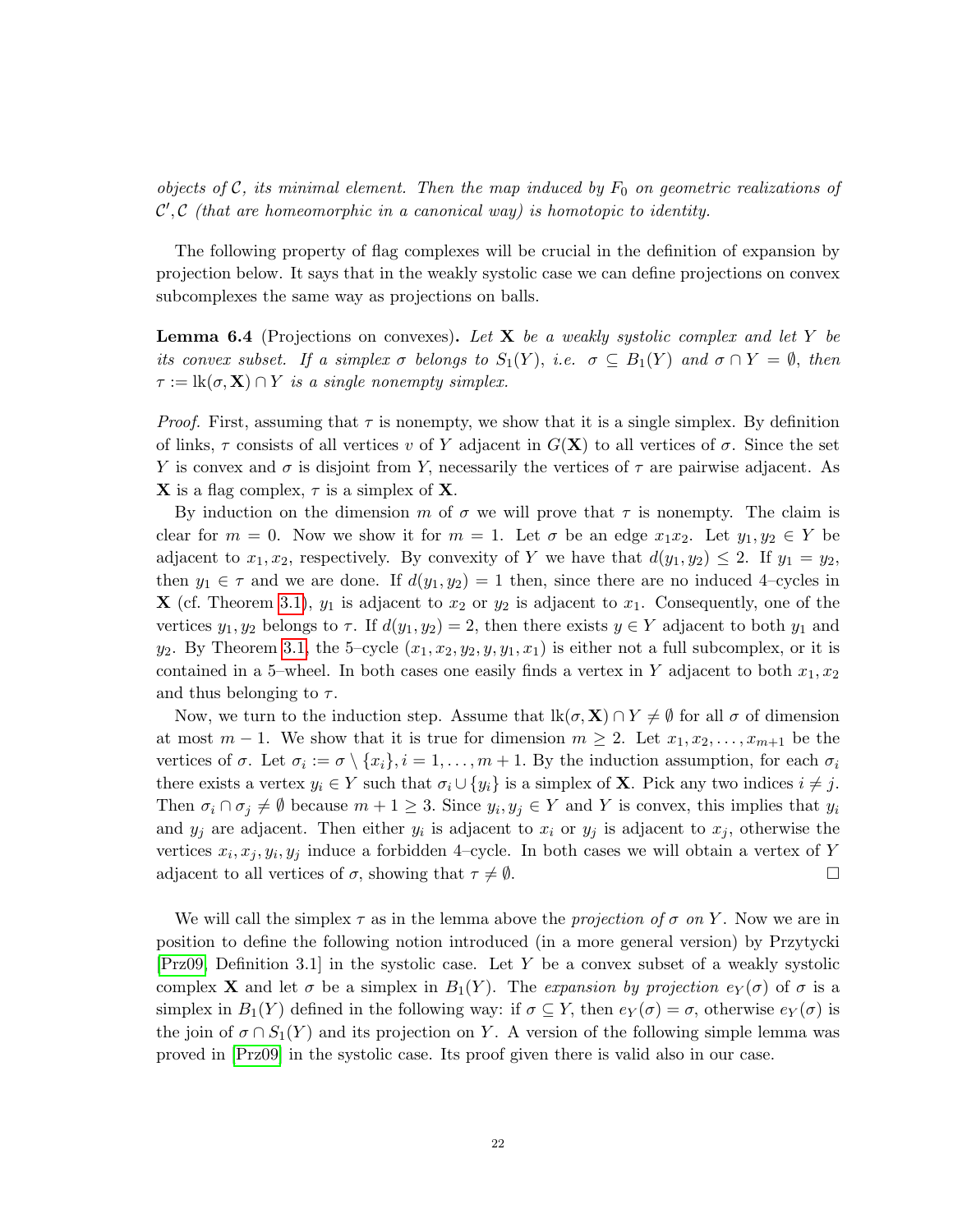<span id="page-22-1"></span>**Lemma 6.5** ( $[Prz09, \text{ Lemma 3.8}].$  $[Prz09, \text{ Lemma 3.8}].$  Let Y be a convex subset of a weakly systolic complex **X** and let  $\sigma_1 \subseteq \sigma_2 \subseteq \ldots \subseteq \sigma_n \subseteq B_1(Y)$  be an increasing sequence of simplices. Then the intersection  $(\bigcap_{i=1}^n e_Y(\sigma_i)) \cap Y$  is nonempty.

Let  $\sigma$  be a simplex of a weakly systolic complex **X**. As in [\[Prz09\]](#page-27-8), we define an increasing sequence of full subcomplexes  $D_{2i}(\sigma)$  and  $D_{2i+1}(\sigma)$  of the barycentric subdivision X' of X in the following way. Let  $\mathbf{D}_{2i}(\sigma)$  be the subcomplex spanned by all vertices of  $\mathbf{X}'$  corresponding to simplices of **X** which have all their vertices in  $K_i(\sigma)$ . Let  $\mathbf{D}_{2i+1}(\sigma)$  be the subcomplex spanned by all vertices of  $X'$  which correspond to those simplices of  $X$  that have all their vertices in  $K_{i+1}(\sigma)$  and at least one vertex in  $K_i(\sigma)$ . The proof of the main proposition in this section follows closely the proof of [\[Prz09,](#page-27-8) Proposition 1.4].

<span id="page-22-0"></span>**Proposition 6.6** (Contractibility of the fixed point set). Let H be a group acting by simplicial automorphisms on a weakly systolic complex **X**. Then the complex  $Fix_H X'$  is contractible or empty.

*Proof.* Assume that  $Fix_H X'$  is nonempty and let  $\sigma$  be a maximal H–invariant simplex. By  $D_i$  we will denote here  $D_i(\sigma)$ . We will prove the following three assertions.

(i)  $\mathbf{D}_0 \cap \text{Fix}_H \mathbf{X}'$  is contractible;

(ii) the inclusion  $\mathbf{D}_{2i} \cap \text{Fix}_H \mathbf{X}' \subseteq \mathbf{D}_{2i+1} \cap \text{Fix}_H \mathbf{X}'$  is a homotopy equivalence;

(iii) the identity on  $D_{2i+2} \cap Fix_H X'$  is homotopic to a mapping with image in  $D_{2i+1} \cap Fix_H X' \subseteq$  $\mathbf{D}_{2i+2} \cap \mathrm{Fix}_H \mathbf{X}'.$ 

As in the proof of [\[Prz09,](#page-27-8) Proposition 1.4], the three assertions imply that  $\mathbf{D}_k \cap \text{Fix}_H \mathbf{X}'$ is contractible for every k, thus the proposition holds. To show (i), note that  $\mathbf{D}_0 \cap \text{Fix}_H \mathbf{X}'$  is a cone over the barycenter of  $\sigma$  and hence it is contractible.

To prove (ii), let C be the poset of H–invariant simplices in **X** with vertices in  $K_{i+1}(\sigma)$  and at least one vertex in  $K_i(\sigma)$ . Its geometric realization is  $\mathbf{D}_{2i+1} \cap \text{Fix}_H \mathbf{X}'$ . Consider a functor  $F: \mathcal{C} \to \mathcal{C}$  assigning to each object of  $\mathcal{C}$  (i.e., each simplex of **X**), its subsimplex spanned by its vertices in  $K_i(\sigma)$ . By Proposition [6.2,](#page-20-0) the geometric realization of F is homotopic to identity (which is the geometric realization of the identity functor). Moreover, this homotopy is constant on  $\mathbf{D}_{2i} \cap \text{Fix}_H \mathbf{X}'$ . The image of the geometric realization of F is contained in  $\mathbf{D}_{2i} \cap \text{Fix}_H \mathbf{X}'$ . Hence  $\mathbf{D}_{2i} \cap \text{Fix}_H \mathbf{X}'$  is a deformation retract of  $\mathbf{D}_{2i+1} \cap \text{Fix}_H \mathbf{X}'$ , as desired.

To establish (iii), let C be the poset of H–invariant simplices of  $X'$  with vertices in  $K_{i+1}(\sigma)$ and let C' be its flag poset. Let also  $F_0: C' \to C$  be the functor assigning to each object of C' its minimal element; cf. Proposition [6.3.](#page-20-1) Now we define another functor  $F_1: \mathcal{C}' \to \mathcal{C}$ . For any object c' of C', which is a chain of objects  $c_1 < c_2 < \ldots < c_k$  of C, recall that  $c_j$ are some H-invariant simplices in  $K_{i+1}(\sigma)$ . Let  $c'_{j} = e_{K_{i}(\sigma)}(c_{j})$ . Then by Lemma [6.5](#page-22-1) the intersection  $\bigcap_{j=1}^k c'_j$  contains at least one vertex in  $K_i(\sigma)$ . Thus  $\bigcap_{j=1}^k c'_j$  is an H-invariant non-empty simplex and hence it is an object of C. We define  $F_1(c')$  to be this object. In the geometric realization of C, which is  $\mathbf{D}_{2i+2} \cap \text{Fix}_H \mathbf{X}'$ , the object  $F_1(c')$  corresponds to a vertex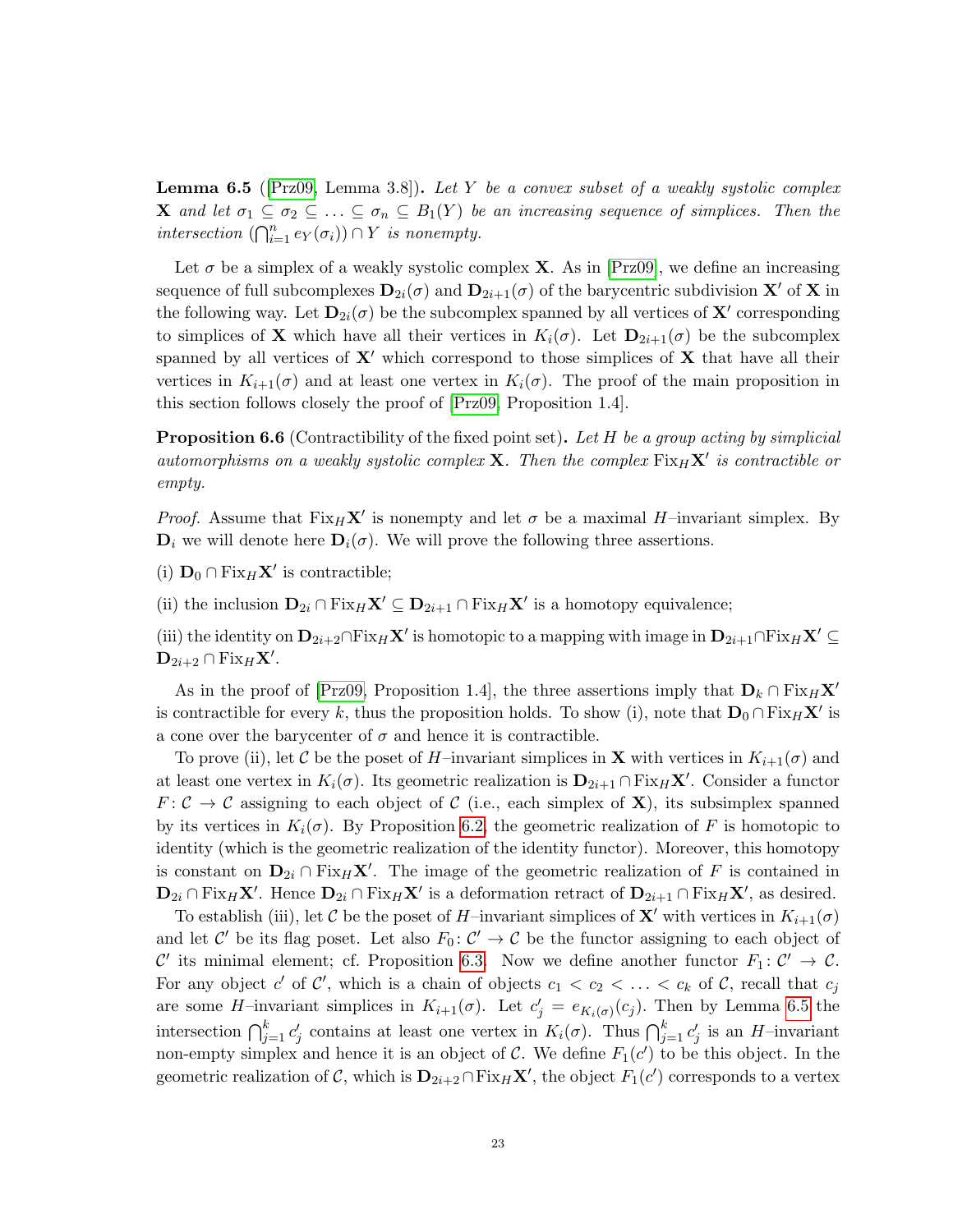of  $D_{2i+1} \cap Fix_H X'$ . It is obvious that  $F_1$  preserves the partial order. Notice that for any object c' of C' we have  $F_0(c') \subseteq F_1(c')$ , hence, by Proposition [6.3,](#page-20-1) the geometric realizations of  $F_0$  and  $F_1$  are homotopic. We have that  $F_0$  is homotopic to the identity and that  $F_1$  has image in  $\mathbf{D}_{2i+1} \cap \text{Fix}_H \mathbf{X}'$ , thus establishing (iii).

### 7. Some remarks on systolic complexes

<span id="page-23-0"></span>In this final section, we restrict to the case of systolic complexes and present some further results in that case. First, using Lemma 3.10 and Theorem 3.11 of Polat [\[Pol02\]](#page-27-2) for bridged graphs, we prove a stronger version of the fixed point theorem for systolic complexes. Namely, Polat [\[Pol02\]](#page-27-2) established that for any subset  $\overline{Y}$  of vertices of a graph with finite intervals, there exists a minimal isometric subgraph of this graph which contains  $\overline{Y}$ . Moreover, if  $\overline{Y}$ is finite and the graph is bridged, then  $[Pol02, Theorem 3.11(i)]$  $[Pol02, Theorem 3.11(i)]$  shows that this minimal isometric (and hence bridged) subgraph is also finite. We continue with two lemmata which can be viewed as G–invariant versions of these two results of Polat [\[Pol02\]](#page-27-2).

<span id="page-23-1"></span>**Lemma 7.1** (Minimal subcomplex). Let a group  $G$  act by simplicial automorphisms on a systolic complex **X**. Let  $\overline{Y}$  be a G-invariant set of vertices of **X**. Then there exists a minimal G–invariant subcomplex **Y** of **X** containing  $\overline{Y}$ , which is itself a systolic complex.

*Proof.* Let  $\Sigma$  be a chain (with respect to the subcomplex relation) of G–invariant subcomplexes of **X**, which contain  $\overline{Y}$  and induce isometric subgraphs of the underlying graph of X (and thus are systolic complexes themselves). Then, as in the proof of [\[Pol02,](#page-27-2) Lemma 3.10, by Zorn lemma we conclude that the subcomplex  $\mathbf{Y} = \bigcap \Sigma$  is a minimal G-invariant subcomplex of **X**, containing  $\overline{Y}$  and which is itself a systolic complex.

<span id="page-23-2"></span>**Lemma 7.2** (Minimal finite subcomplex). Let a group  $G$  act by simplicial automorphisms on a systolic complex X. Let  $\overline{Y}$  be a finite G-invariant set of vertices of X. Then there exists a minimal (as a simplicial complex) finite  $G$ -invariant subcomplex Y of X, which is itself a systolic complex.

*Proof.* Let conv $(\overline{Y})$  be the convex hull of  $\overline{Y}$  in **X**. The full subcomplex **Z** of **X** spanned by conv $(\overline{Y})$  is a bounded systolic complex. By Lemma [7.1,](#page-23-1) there exists a minimal G-invariant subcomplex Y of Z containing the set  $\overline{Y}$  and which itself is a systolic complex. Then from the minimality of **Y** (and as in the proof of  $[Pol02, Theorem 3.11]$  $[Pol02, Theorem 3.11]$ ) we conclude that all dominated vertices of Y are contained in  $\overline{Y}$ . Thus Y contains finitely many dominated vertices. Since additionally  $\mathbf{Y}$  is bounded and does not contain infinite simplices, by [\[Pol02,](#page-27-2) Theorem 3.8], **Y** is finite.

<span id="page-23-3"></span>**Theorem 7.3** (The fixed point theorem). Let G be a finite group acting by simplicial automorphisms on a systolic complex **X**. Then there exists a simplex  $\sigma \in \mathbf{X}$  which is invariant under the action of G.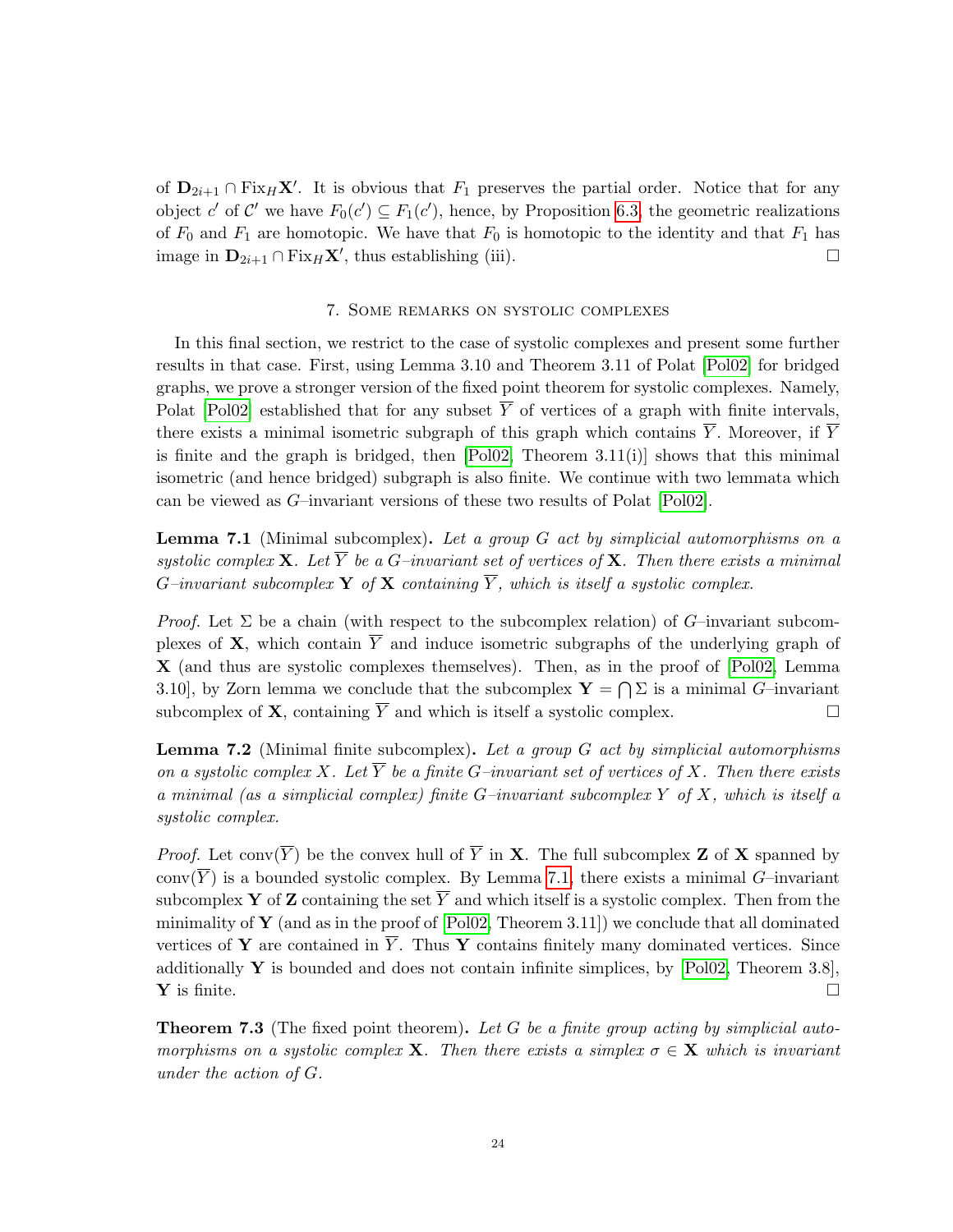*Proof.* Let  $\overline{Y} = Gv = \{gv | g \in G\}$ , for some vertex  $v \in \mathbf{X}$ . Then  $\overline{Y}$  is a finite G–invariant set of vertices of  $X$  and thus, by Lemma [7.2,](#page-23-2) there exists a minimal finite  $G$ –invariant subcomplex Y of X, which is itself a systolic complex. Then, the same way as in the proof of Theorem [5.3,](#page-19-2) we conclude that there exists a simplex in **Y** that is  $G$ -invariant.

Remark 7.4. We believe that, as in the systolic case, the stronger version of Theorem [5.3](#page-19-2) holds also for weakly systolic complexes, i.e., one can drop the assumption on the local finiteness of  $X$  in Theorem [5.3.](#page-19-2) This needs extensions of some results of Polat (in particular, Theorems 3.8 and 3.11 from [\[Pol02\]](#page-27-2)) to the class of weakly bridged graphs.

Zawiślak  $[Zaw04]$  initiated another approach to the fixed point theorem in the systolic case based on the following notion of round subcomplexes. A systolic complex X of finite diameter k is round (cf. [\[Prz08\]](#page-27-7)) if  $\bigcap B_{k-1}(v) : v \in V(\mathbf{X})\} = \emptyset$ . Przytycki [Prz08] established that all round systolic complexes have diameter at most 5 and used this result to prove that for any finite group  $G$  acting by simplicial automorphisms on a systolic complex there exists a subcomplex of diameter at most 5 which is invariant under the action of  $G$ . Zawislak [\[Zaw04,](#page-28-0) Conjecture 3.3.1] and Przytycki (Remark 8.1 of [\[Prz08\]](#page-27-7)) conjectured that in fact the diameter of round systolic complexes must be at most 2. Zawislak  $[Zaw04,$  Theorem 3.3.1] showed that if this is true, then it implies that  $G$  has an invariant simplex, thus paving another way to the proof of Theorem [7.3.](#page-23-3) We will show now that the positive answer to the question of Zawiślak and Przytycki directly follows from an earlier result of Farber [\[Far89\]](#page-26-15) on diameters and radii of finite bridged graphs.

<span id="page-24-0"></span>**Proposition 7.5** (Round systolic complexes). Any round systolic complex  $X$  has diameter at most 2.

*Proof.* Let diam( $X$ ) and rad( $X$ ) denote the diameter and the radius of a systolic complex  $X$ , i.e., the diameter and radius of its underlying bridged graph  $G = G(\mathbf{X})$ . Recall that rad $(\mathbf{X})$ is the smallest integer r such that there exists a vertex c of  $X$  (called a central vertex) so that the ball  $B_r(c)$  of radius r and centered at c covers all vertices of **X**, i.e.,  $B_r(c) = V(\mathbf{X})$ .

Farber [\[Far89,](#page-26-15) Theorem 4] proved that if G is a finite bridged graph, then  $3rad(G) \leq$  $2\text{diam}(G) + 2$ . We will show first that this inequality holds for infinite bridged graphs G of finite diameter diam(G). Set  $k := \text{rad}(G) \leq \text{diam}(G)$ . By definition of rad(G) the intersection of all balls of radius  $k - 1$  of G is empty. Then using an argument of Polat (personal communication) presented below, we can find a finite subset of vertices  $Y$  of  $G$  such that the intersection of the balls  $B_{k-1}(v)$ , v running over all vertices of Y, is still empty. By [\[Pol02,](#page-27-2) Theorem 3.11], there exists a finite isometric bridged subgraph H of G containing Y. From the choice of Y we conclude that the radius of H is at least  $k$ , while the diameter of H is at most the diameter of G. As a result, applying Farber's inequality to  $H$ , we obtain  $3rad(G) \leq 3rad(H) \leq 2diam(H) + 2 \leq 2diam(G) + 2$ , whence  $3rad(G) \leq 2diam(G) + 2$ .

To show the existence of a finite set Y such that  $\cap {B_{k-1}(v) : v \in Y} = \emptyset$ , we use an argument of Polat. According to Theorem 3.9 of [\[Pol98\]](#page-27-19), any graph  $G = (V, E)$  without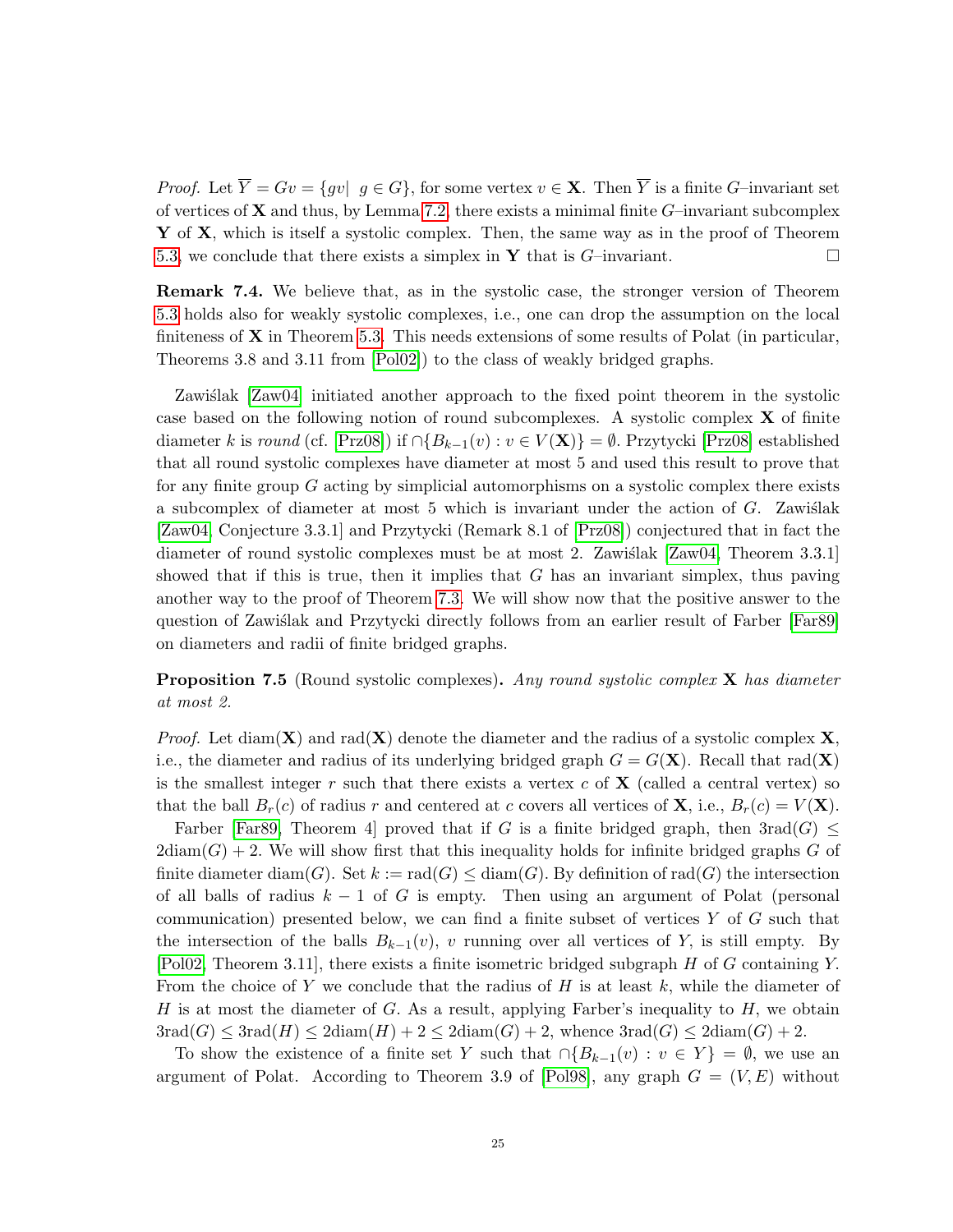isometric rays (in particular, any bridged graph of finite diameter) can be endowed with a topology, called geodesic topology, so that the resulting topological space is compact. A vertex x of G geodesically dominates a subset A of V if, for every finite  $S \subseteq V - \{x\}$ , there exists an element a of  $A - \{x\}$  such that the interval  $I(x, a)$  between x and a is disjoint from S. A set  $A \subseteq V$  is *geodesically closed* if it contains all vertices which geodesically dominate A. Then the geodesic topology on V consists of all geodesically closed sets. It is shown in [\[Pol04,](#page-27-20) Corollary 6.26] that any convex set of a bridged graph containing no infinite simplices is closed in the geodesic topology. As a result, the balls of a bridged graph  $G$  of finite diameter containing no infinite simplices are compact convex sets. Hence any family of balls with an empty intersection contains a finite subfamily with an empty intersection, showing that such a finite set Y indeed exists.

Now suppose that **X** is a round systolic complex and let  $k := \text{diam}(\mathbf{X})$ . Since **X** is round, one can easily deduce that  $rad(\mathbf{X}) = k$ : indeed, if  $rad(\mathbf{X}) \leq k - 1$  and c is a central vertex, then c will belong to the intersection  $\cap {B_{k-1}(v) : v \in V(\mathbf{X})}$ , which is impossible. Applying Farber's inequality to the (bridged) underlying graph of **X**, we conclude that  $3k \leq 2k + 2$ , whence  $k \leq 2$ .

Remark 7.6. It would be interesting to extend Proposition [7.5](#page-24-0) and the relationship of [\[Far89\]](#page-26-15) between radii and diameters to weakly systolic complexes.

Osajda-Przytycki [\[OP09\]](#page-27-6) constructed a Z–set compactification  $\overline{\mathbf{X}} = \mathbf{X} \cup \partial \mathbf{X}$  of a systolic complex  $X$ . The main result there ([\[OP09,](#page-27-6) Theorem 6.3]) together with Theorem E from Introduction, suggest that for a group G acting geometrically by simplicial automorphisms on a systolic complex  $X$  the following result holds:

The compactification  $\overline{\mathbf{X}} = \mathbf{X} \cup \partial \mathbf{X}$  of  $\mathbf{X}$  satisfies the following properties:

- 1.  $\overline{X}$  is a Euclidean retract (ER);
- 2.  $\partial \mathbf{X}$  is a Z–set in  $\overline{\mathbf{X}}$ ;
- 3. for every compact set  $K \subseteq \mathbf{X}$ ,  $(gK)_{g \in G}$  is a null sequence;
- 4. the action of G on **X** extends to an action, by homeomorphisms, of G on  $\overline{X}$ ;
- 5. for every finite subgroup F of G, the fixed point set  $\text{Fix}_{F}\overline{\mathbf{X}}$  is contractible;
- 6. for every finite subgroup F of G, the fixed point set  $\text{Fix}_F\mathbf{X}$  is dense in  $\text{Fix}_F\overline{\mathbf{X}}$ .

This asserts that  $\overline{X}$  is an  $EZ-structure$ , sensu Rosenthal [\[Ros03\]](#page-27-21), for a systolic group G; for details, see [\[OP09\]](#page-27-6). The existence of such a structure implies, by [\[Ros03\]](#page-27-21), the Novikov conjecture for G.

# **ACKNOWLEDGMENTS**

We wish to thank the anonymous referee for a careful reading of the manuscript and several useful suggestions. We are also grateful to Norbert Polat for his help in the proof of Proposition [7.5.](#page-24-0) Work of V. Chepoi was supported in part by the ANR grants OPTICOMB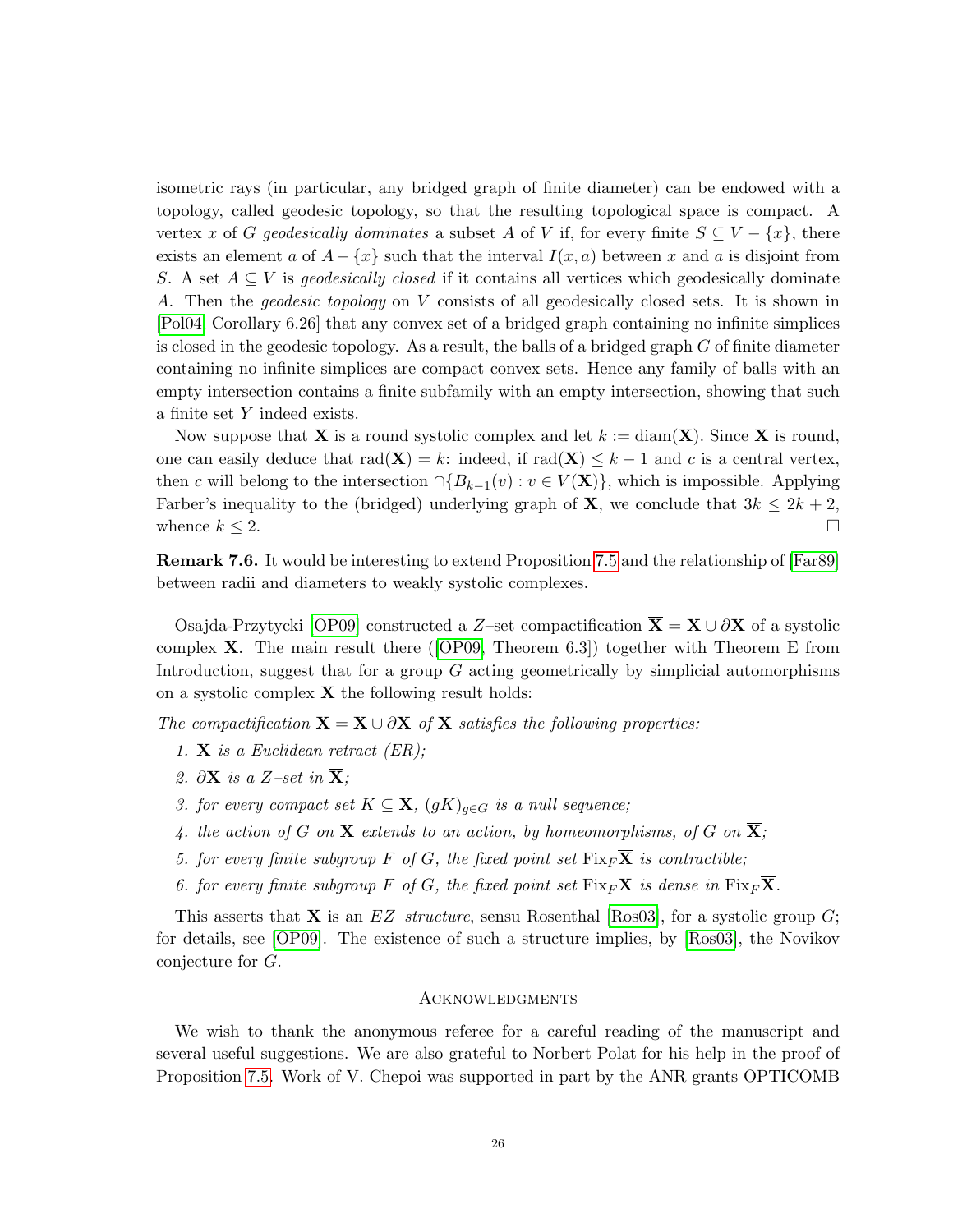(BLAN06-1-138894) and GGAA (ANR-10-BLAN 0116). Work of D. Osajda was supported in part by MNiSW grant N201 012 32/0718, MNiSW grant N N201 541738, and by the ANR grants Cannon and Théorie Géométrique des Groupes.

### **REFERENCES**

- <span id="page-26-4"></span>[AF88] Richard P. Anstee and Martin Farber, On bridged graphs and cop-win graphs, J. Combin. Theory Ser. B 44 (1988), no. 1, 22–28. MR923263 (89h:05053)
- <span id="page-26-5"></span>[BC96] Hans-Jürgen Bandelt and Victor Chepoi, A Helly theorem in weakly modular space, Discrete Math. 160 (1996), no. 1-3, 25–39. MR1417558 (97h:52006)
- <span id="page-26-14"></span>[BC00] , Decomposition and l<sub>1</sub>-embedding of weakly median graphs, European J. Combin. 21 (2000), no. 6, 701–714, DOI 10.1006/eujc.1999.0377. Discrete metric spaces (Marseille, 1998). MR1791200 (2002i:05091)
- <span id="page-26-2"></span>[BC08]  $\_\_\_\_\_\$ , Metric graph theory and geometry: a survey, Surveys on discrete and computational geometry, Contemp. Math., vol. 453, Amer. Math. Soc., Providence, RI, 2008, pp. 49–86. MR2405677 (2009h:05068)
- <span id="page-26-9"></span><span id="page-26-8"></span>[BH99] Martin R. Bridson and André Haefliger, Metric spaces of non-positive curvature, Grundlehren der Mathematischen Wissenschaften [Fundamental Principles of Mathematical Sciences], vol. 319, Springer-Verlag, Berlin, 1999. MR1744486 (2000k:53038)
	- [08] Guido's book of conjectures, Monographies de L'Enseignement Mathématique [Monographs of L'Enseignement Mathématique], vol. 40, L'Enseignement Mathématique, Geneva, 2008. A gift to Guido Mislin on the occasion of his retirement from ETHZ June 2006; Collected by Indira Chatterji. MR2499538
- <span id="page-26-13"></span>[Che89] Victor Chepoi, Classification of graphs by means of metric triangles, Metody Diskret. Analiz. 49 (1989), 75–93, 96 (Russian). MR1114014 (92e:05041)
- <span id="page-26-6"></span>[Che97] , Bridged graphs are cop-win graphs: an algorithmic proof, J. Combin. Theory Ser. B 69 (1997), no. 1, 97–100. MR1426753 (97g:05150)
- <span id="page-26-1"></span>[Che00] , Graphs of some CAT(0) complexes, Adv. in Appl. Math. 24 (2000), no. 2, 125–179. MR1748966 (2001a:57004)
- <span id="page-26-12"></span>[CY07] Yusuf Civan and Ergün Yalçın, Linear colorings of simplicial complexes and collapsing, J. Combin. Theory Ser. A 114 (2007), no. 7, 1315–1331. MR2353125 (2009a:05067)
- <span id="page-26-10"></span>[Die10] Reinhard Diestel, Graph theory, 4th ed., Graduate Texts in Mathematics, vol. 173, Springer, Heidelberg, 2010. MR2744811
- <span id="page-26-15"></span><span id="page-26-11"></span><span id="page-26-7"></span><span id="page-26-3"></span><span id="page-26-0"></span>[ECH<sup>+</sup>92] David B. A. Epstein, James W. Cannon, Derek F. Holt, Silvio V. F. Levy, Michael S. Paterson, and William P. Thurston, Word processing in groups, Jones and Bartlett Publishers, Boston, MA, 1992. MR1161694 (93i:20036)
	- [Far89] Martin Farber, On diameters and radii of bridged graphs, Discrete Math. 73 (1989), no. 3, 249–260. MR983023 (90d:05192)
	- [FJ87] Martin Farber and Robert E. Jamison, On local convexity in graphs, Discrete Math. 66 (1987), no. 3, 231–247. MR900046 (89e:05167)
	- [Gro87] Mikhail Gromov, Hyperbolic groups, Essays in group theory, Math. Sci. Res. Inst. Publ., vol. 8, Springer, New York, 1987, pp. 75–263. MR919829 (89e:20070)
	- [Hag03] Frédéric Haglund, Complexes simpliciaux hyperboliques de grande dimension, Prepublication Orsay 71 (2003), preprint, available at [http://www.math.u-psud.fr/~biblio/ppo/2003/fic/ppo\\_2003\\_](http://www.math.u-psud.fr/~biblio/ppo/2003/fic/ppo_2003_71.pdf) [71.pdf](http://www.math.u-psud.fr/~biblio/ppo/2003/fic/ppo_2003_71.pdf).
	- [HN04] Pavol Hell and Jaroslav Nešetřil, Graphs and homomorphisms, Oxford Lecture Series in Mathematics and its Applications, vol. 28, Oxford University Press, Oxford, 2004. MR2089014 (2005k:05002)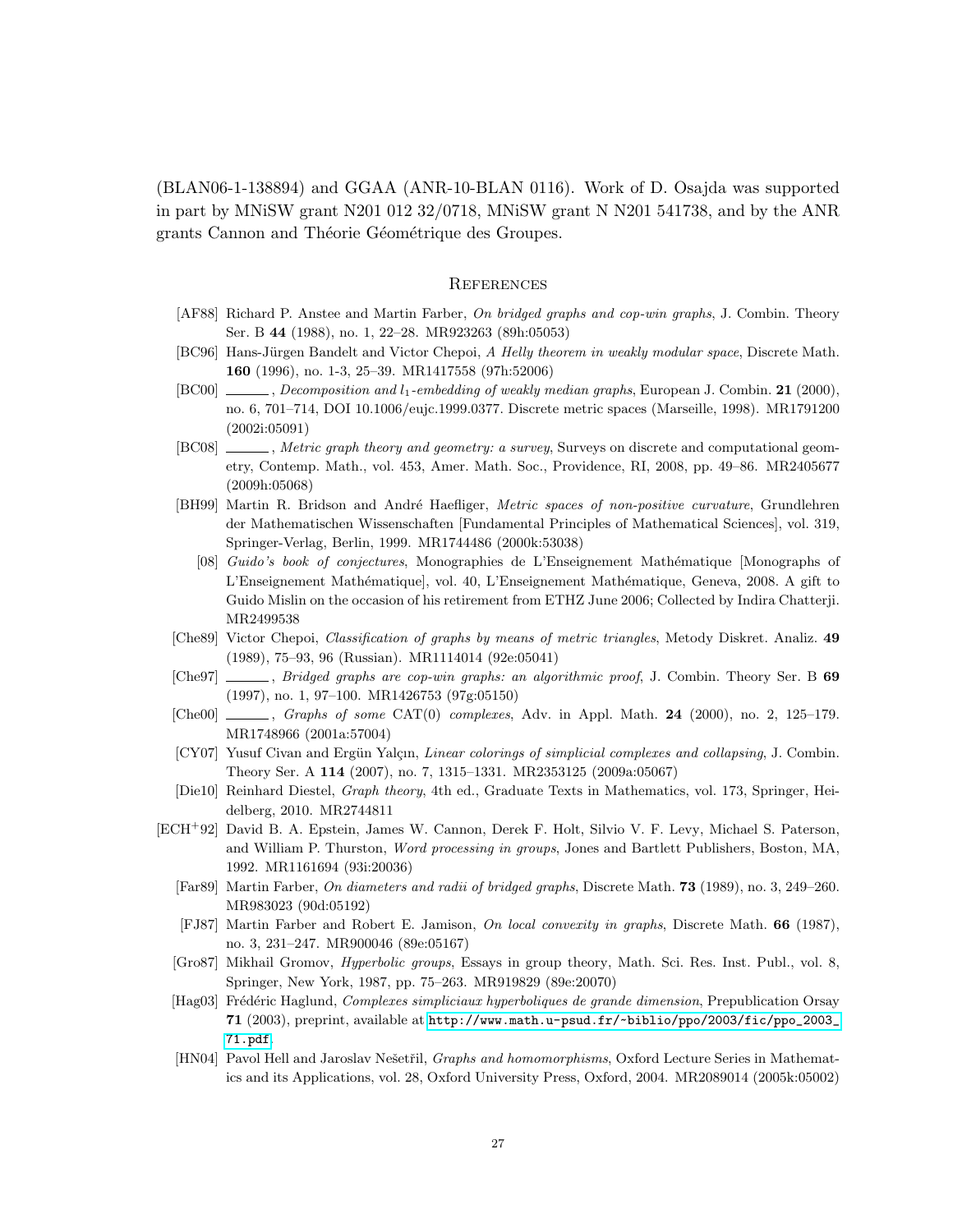- <span id="page-27-4"></span>[JS06] Tadeusz Januszkiewicz and Jacek Świątkowski, *Simplicial nonpositive curvature*, Publ. Math. Inst. Hautes Études Sci. **104** (2006), 1–85, DOI 10.1007/s10240-006-0038-5. MR2264834 (2007j:53044)
- <span id="page-27-14"></span>[Lüc05] Wolfgang Lück, Survey on classifying spaces for families of subgroups, Infinite groups: geometric, combinatorial and dynamical aspects, Progr. Math., vol. 248, Birkhäuser, Basel, 2005, pp. 269–322. MR2195456 (2006m:55036)
- <span id="page-27-17"></span>[LS01] Roger C. Lyndon and Paul E. Schupp, *Combinatorial group theory*, Classics in Mathematics, Springer-Verlag, Berlin, 2001. Reprint of the 1977 edition. MR1812024 (2001i:20064)
- <span id="page-27-15"></span>[Mat08] Jiří Matoušek, LC reductions yield isomorphic simplicial complexes, Contrib. Discrete Math. 3 (2008), no. 2, 37–39. MR2455228 (2009g:55031)
- <span id="page-27-5"></span>[Osa07] Damian Osajda, Connectedness at infinity of systolic complexes and groups, Groups Geom. Dyn. 1 (2007), no. 2, 183–203. MR2319456 (2008e:20064)
- <span id="page-27-9"></span>[Osa10]  $\qquad \qquad$ , A combinatorial non-positive curvature I: weak systolicity (2010), preprint, available at <http://www.math.uni.wroc.pl/~dosaj/trav/>.
- <span id="page-27-10"></span>[Osa13] , A construction of hyperbolic Coxeter groups, Comment. Math. Helv. (2013), to appear.
- <span id="page-27-6"></span>[OP09] Damian Osajda and Piotr Przytycki, Boundaries of systolic groups, Geom. Topol. 13 (2009), no. 5, 2807–2880, DOI 10.2140/gt.2009.13.2807. MR2546621 (2011e:20064)
- <span id="page-27-11"></span>[OS10] Damian Osajda and Jacek Swiątkowski, On asymptotically hereditarily aspherical groups (2010), preprint, available at <http://www.math.uni.wroc.pl/~dosaj/trav/>.
- <span id="page-27-19"></span>[Pol98] Norbert Polat, Graphs without isometric rays and invariant subgraph properties. I, J. Graph Theory 27 (1998), no. 2, 99–109. MR1491562 (99a:05086)
- <span id="page-27-3"></span>[Pol00]  $\_\_\_\_\_$ , On infinite bridged graphs and strongly dismantlable graphs, Discrete Math. 211 (2000). no. 1-3, 153–166. MR1735348 (2000k:05232)
- <span id="page-27-2"></span>[Pol02]  $\_\_\_\_\_$ , On isometric subgraphs of infinite bridged graphs and geodesic convexity, Discrete Math. 244 (2002), no. 1-3, 399–416. Algebraic and topological methods in graph theory (Lake Bled, 1999). MR1844048 (2003c:05070)
- <span id="page-27-20"></span>[Pol04]  $\_\_\_\_\$ rixed finite subgraph theorems in infinite weakly modular graphs, Discrete Math. 285 (2004), no. 1-3, 239–256. MR2062847 (2005c:05174)
- <span id="page-27-7"></span>[Prz08] Piotr Przytycki, The fixed point theorem for simplicial nonpositive curvature, Math. Proc. Cambridge Philos. Soc. 144 (2008), no. 3, 683–695, DOI 10.1017/S0305004107000989. MR2418711 (2009f:57004)
- <span id="page-27-8"></span> $[Prz09]$   $\_\_\_\_\_$ , *EG for systolic groups*, Comment. Math. Helv. **84** (2009), no. 1, 159–169, DOI 10.4171/CMH/156. MR2466079 (2009k:20100)
- <span id="page-27-13"></span>[PS12] Piotr Przytycki and Jennifer Schultens, Contractibility of the Kakimizu complex and symmetric Seifert surfaces, Trans. Amer. Math. Soc. 364 (2012), no. 3, 1489–1508, DOI 10.1090/S0002-9947- 2011-05465-6. MR2869183
- <span id="page-27-0"></span>[Rol98] Martin A. Roller, Poc sets, median algebras and group actions. An extended study of Dunwoody's construction and Sageev's theorem, Univ. of Southampton Preprint Ser. (1998), preprint.
- <span id="page-27-16"></span>[RTL76] Donald J. Rose, R. Endre Tarjan, and George S. Lueker, Algorithmic aspects of vertex elimination on graphs, SIAM J. Comput. 5 (1976), no. 2, 266–283. MR0408312 (53 #12077)
- <span id="page-27-21"></span>[Ros03] David Rosenthal, Split injectivity of the Baum-Connes assembly map (2003), preprint, available at [arXiv:math/0312047](arXiv: math/0312047).
- <span id="page-27-1"></span>[SC83] Valeriu P. Soltan and Victor Chepoi, Conditions for invariance of set diameters under dconvexification in a graph, Kibernetika (Kiev) 6 (1983), 14–18 (Russian, with English summary); English transl., Cybernetics 19 (1983), no. 6, 750–756 (1984). MR765117 (86k:05102)
- <span id="page-27-18"></span>[Wee94] Graham M. Weetman, A construction of locally homogeneous graphs, J. London Math. Soc. (2) 50 (1994), no. 1, 68–86. MR1277755 (95d:05113)
- <span id="page-27-12"></span>[Wis03] Daniel T. Wise, Sixtolic complexes and their fundamental groups (2003), unpublished manuscript.